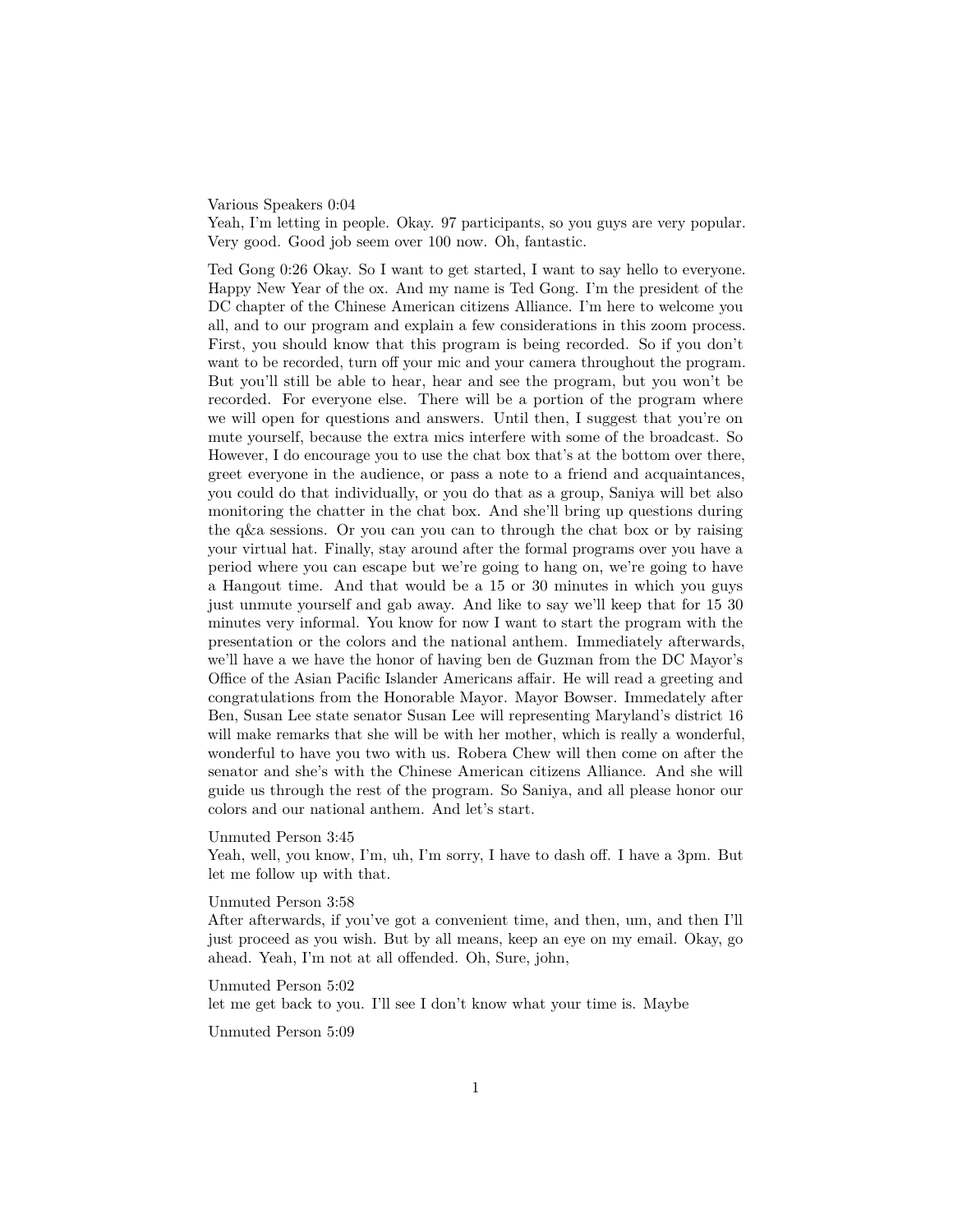later in the day or maybe tomorrow, early in the day. Can everyone. Always, always text me?

Ted Gong 5:38

All right. Now we have Ben from the mayor's office.

# Ben de Guzman 5:50

Yes. Good evening, everybody. Thank you for having me here. On behalf of Mayor Muriel Bowser. I'm honored to join you here tonight. You know, in a previous life, I served on the executive committee for the Filipino veterans recognition and Education Project, and worked for a number of years to make sure that Filipinos who served under US command in World War Two, were able to get this recognition as well. So it's a particular honor for me to be here tonight with you all. So again, as Ted mentioned, I am pleased to be here to be able to read to you an official proclamation that has been sent on behalf of the mayor. So let me just read that for you now. I believe we've sent it over to Ted and Roberta, but if I'm able to I will try to attach it in the chat so you can all see it as well. So the letter reads as follows. Dated February 19 2021. As mayor of Washington DC, it is my sincere pleasure to congratulate and send greetings to the Chinese American World War Two veterans who are today's honorees and recipients of the Congressional Gold Medal. Chinese Americans served in every branch of the military during World War Two in defense of our democracy, and undeterred by the Chinese Exclusion Act of 1882. The legislation, the first of its kind to explicitly name a specific ethnic group for institutionalized exclusion, prevented Non US Born Chinese Americans from attaining citizenship and codified into law anti Chinese sentiment rampant at the time. Today's event honors the Chinese American World War Two veterans with the Congressional Gold Medal, the highest honor Congress can bestow on an individual or group. These American heroes join an esteemed Band of Brothers for this recognition. Service members in World War Two that also face discrimination at home, such as the Tuskegee Airmen, the nisei soldiers whose families languished in internment camps during their service, and Filipino soldiers whose military service was revoked after the war. Washington DC has sent its sons and daughters into military service for the United States in every war since the revolution. We also know this thing of second class citizenship despite tremendous sacrifice and service to our nation. DC residents lack full political representation that American citizens in all other 50 states enjoy. It is with a sense of empathy and profound pride that I officially congratulate on behalf of a grateful nation these Chinese American World War Two veterans, today's recipients of the Congressional Gold Medal. With sincere thanks from all 712,000 residents of Washington DC we are deeply appreciative of your service. Signed Muriel Bowser, Mayor washington DC.

Ted Gong 9:04 Thank you and Susan, you are on mute. Okay, can you hear me now everybody? Okay. Can you hear me?

Susan Lee 9:13

Okay, can you hear me now everybody? Okay, Ted can you hear me? Okay,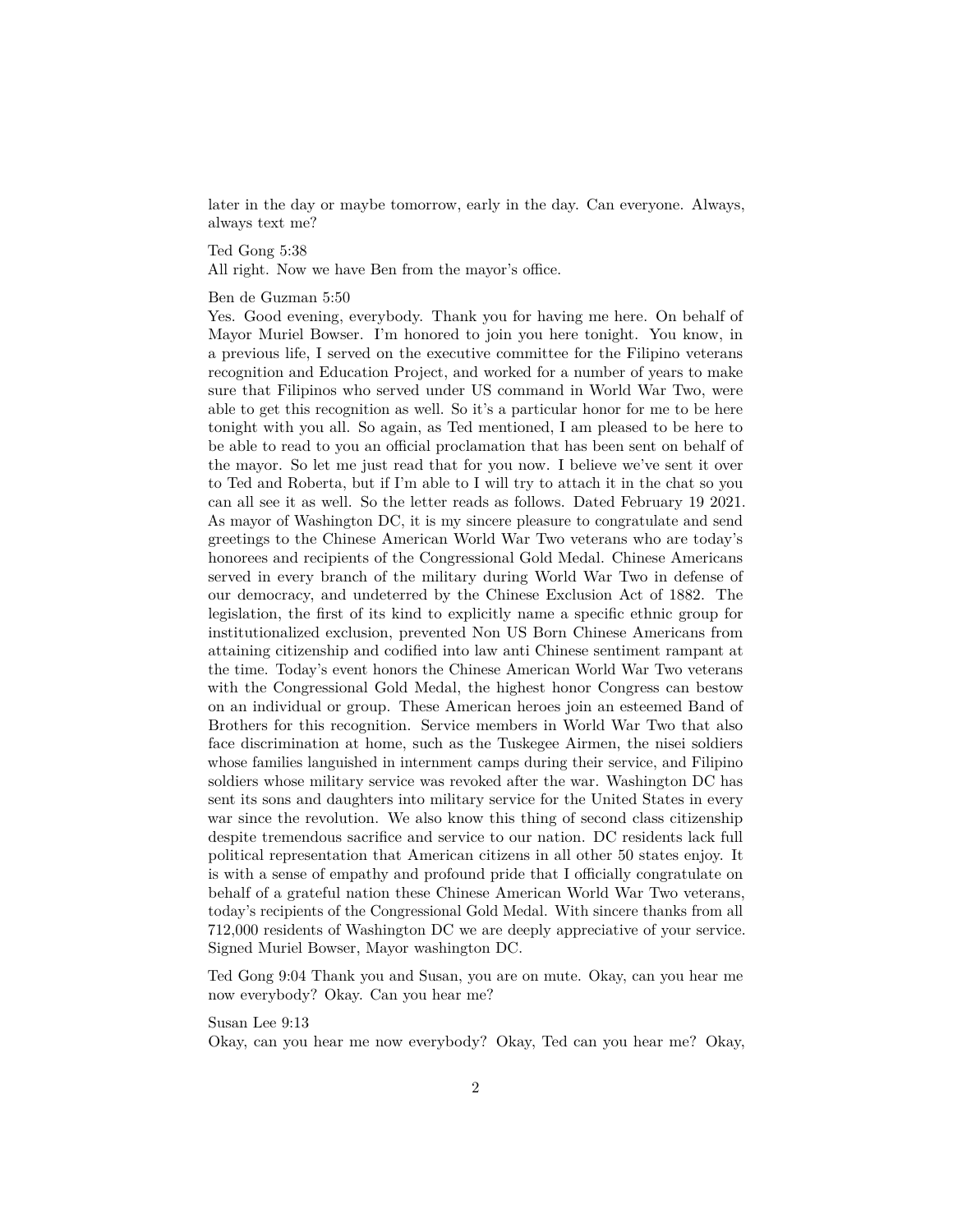great. Hello, everyone. Maryland State Senator Susan C. Lee and I also serve as our Senate Majority Whip. And on behalf of myself and the Maryland General Assembly, I'd like to extend our most heartfelt greetings and congratulations to the Chinese American citizens Alliance, your wonderful leaders Ted Gong at Ed Gore, my dear friend, Roberta Chu. Wilson and Esterly I'm not sure they're on this and and of course, Admiral Alma Grocki and our dear friend, General Bill Chen and Melanie Chan And everyone, everyone who has had a part of organizing this event. We're so grateful to be here. It's a real honor on this occasion of this wonderful Congressional Gold Medal celebration, honoring Chinese American War Two veterans. Thank you also to Ben de Guzman for being here on behalf of Mayor Bowser. We're so grateful for your presence and you honor us today. While the pandemic may have prevented us from having an in person, United States capitals ceremony last April, I want you to know that over 30,000 viewers nationwide tuned in to a cellular cellular December 2020 online celebration, hosted by our wonderful United States House Speaker, Nancy Pelosi, along with the other congressional members, including those in our congressional Asian Pacific, American Congressional Caucus, and other wonderful VIPs. As you know, during World War two thousands of Chinese Americans bravely served in the United States armed forces, including my father, Harry Park Lee, who served in the United States Navy on the perilous Atlantic and Pacific. And despite facing overwhelming discrimination and obstacles, particularly in the face of the Chinese Exclusion Act, they sprang to action to defend freedom against tyranny and injustice. And these men and women were members of the greatest generation, who served not for fame, not for recognition. But because it was the right thing to do. And through their courage, their sacrifice and service they did their part in uplifting the world out of one of the most darkest periods in history. So it's a it's a privilege, and it's an honor to be a part of this historic celebration. To honor our living veterans in the Greater Washington area. They will be presented today with the Congressional Gold Medal, the highest the highest civilian honor the United States Congress can bestow. And I'd like to acknowledge the 140 families of our world war two veterans who reside also in the Washington DC area, some of course, who are my constituents, and I hope they'll be able to participate today. My father passed in 2014. But I know he would have been very happy to know that extraordinary courage, sacrifices and contributions he and his fellow Chinese American War Two veterans made, are finally now being recognized and celebrated. And on behalf of my family, and all the families of the veterans, I thank the Chinese American citizens Alliance. And all the organizations and all the leaders who are here today, who've made this day happen and the celebration happen. My mother Mee Yi Lee has also joined our ceremony. And she'd like to share just a brief account, my father's story, but I'm also here, joined by my uncle who lives in Piedmont California, Dr. Thomas Lee, who is a Vietnam War veteran. He was a he was in the United States Navy, and now he's a retired oncologist in California enjoying his life. So they all everybody proudly serve. Now I'd like to turn it over to my wonderful mother. Mee Yi Lee to tell you a little bit about my father's story. Thank you, everyone.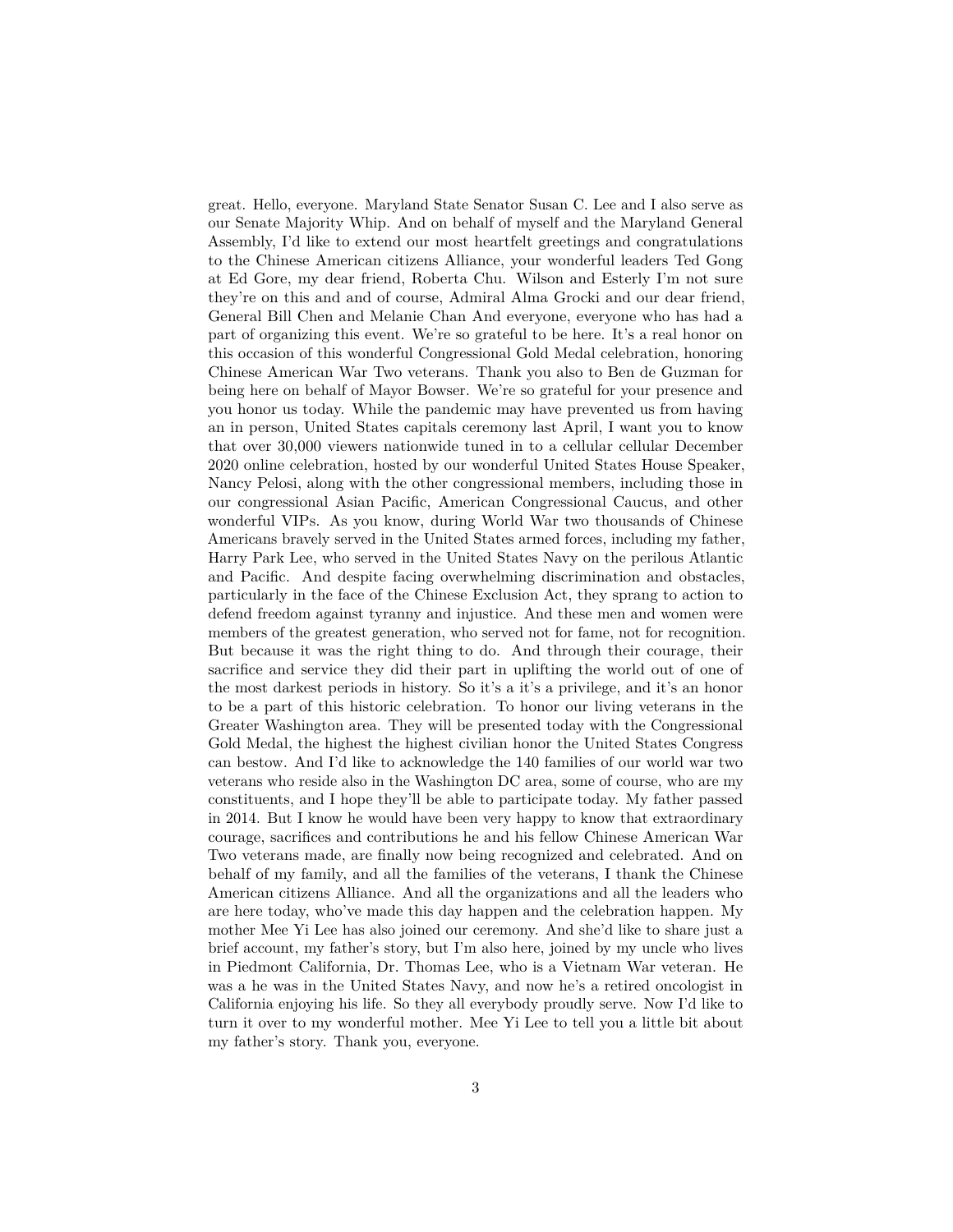### Mee Lee 13:47

Mother, you. Yeah. Can you hear me now? Hello, my name is Mee Yi Lee. And my husband Harry Park Lee he was, he was born in San Antonio, Texas, with a hard working immigrant parents and they own a grocery store in Texas, with his parents, his older brother and his four sisters. They work at the store and during the war during World War Two at that young age of 17. without finishing high school, without telling his parents, he enlisted in the US Navy. So he served in the Atlantic and the Pacific. And he told me his ship had to zigzag underwater, to avoid being torpedoed by the enemy submarines. It was dangerous times. But he survived and he came home from the war. Because he had never left Texas before the war. He the war took him to so many places. And it opened his eyes. And he came home, he wanted to change the world. So he used his GI bill to go to college. And he earned a master's degree in social work. And he met me and we were married. We were married for 64 years. And we raised three daughters. My oldest is Patricia. She's a medical doctor in Houston now. And my middle daughter, Susan, she's a Maryland State Senator, and an attorney. And the youngest youngest daughter, my Catherine. She's a Smithsonian docent in Washington DC. So when Mary came after he finished college, he worked at the Veterans Hospital in Dallas, there he counseled veterans and widows, and the families, and he was elected to be the first first president of the first integrated union in the hospital. He worked tirelessly to empower the workers to give them a voice to make the working situation better. And in 1961, he was detailed to Washington DC, so he moved the family to Maryland, just across the border from DC. He work for the federal government, and I worked for The Washington Post as a newspaper artists. For many years, Harry was active in community. He mentor many young Chinese Americans who want to come to Washington DC to work for the federal government. We open our homes to them. We had good conversations with them. We had bountiful meals with them. It was great times. So Harry, always belief is to serve and give back to the community and the country that he loves, and make life better for us. And for the future generation. Thank you. Roberta you have to unmute.

#### Roberta Chew 18:14

Thank you, Mrs. Lee. I'm Roberta Chew. I'm with the Washington DC area recognition project. And I'm pleased to introduce you to Ed Gore, who is the founding light even though he doesn't think so he is the founding light of this recognition project, also past national president of the Chinese American citizens Alliance. So the Ed will give some background on the entire project, and also talk about next steps. And after him, we are honored to have Admiral Alma Lau Grocki and General Major General Bill Chen, do the presentation of the Congressional Gold Medals to our local veterans. So on to you, Ed.

# Ed Gor 19:10

Thanks so much, Roberta. I think it's really ironic and unique that we have Susan and Mrs. Lee. We also have Walker Wu from the DC area as well. And they are all former San Antonians who came in who decided to move out to Texas. And this was a good week to do it if you wanted to escape the cold. So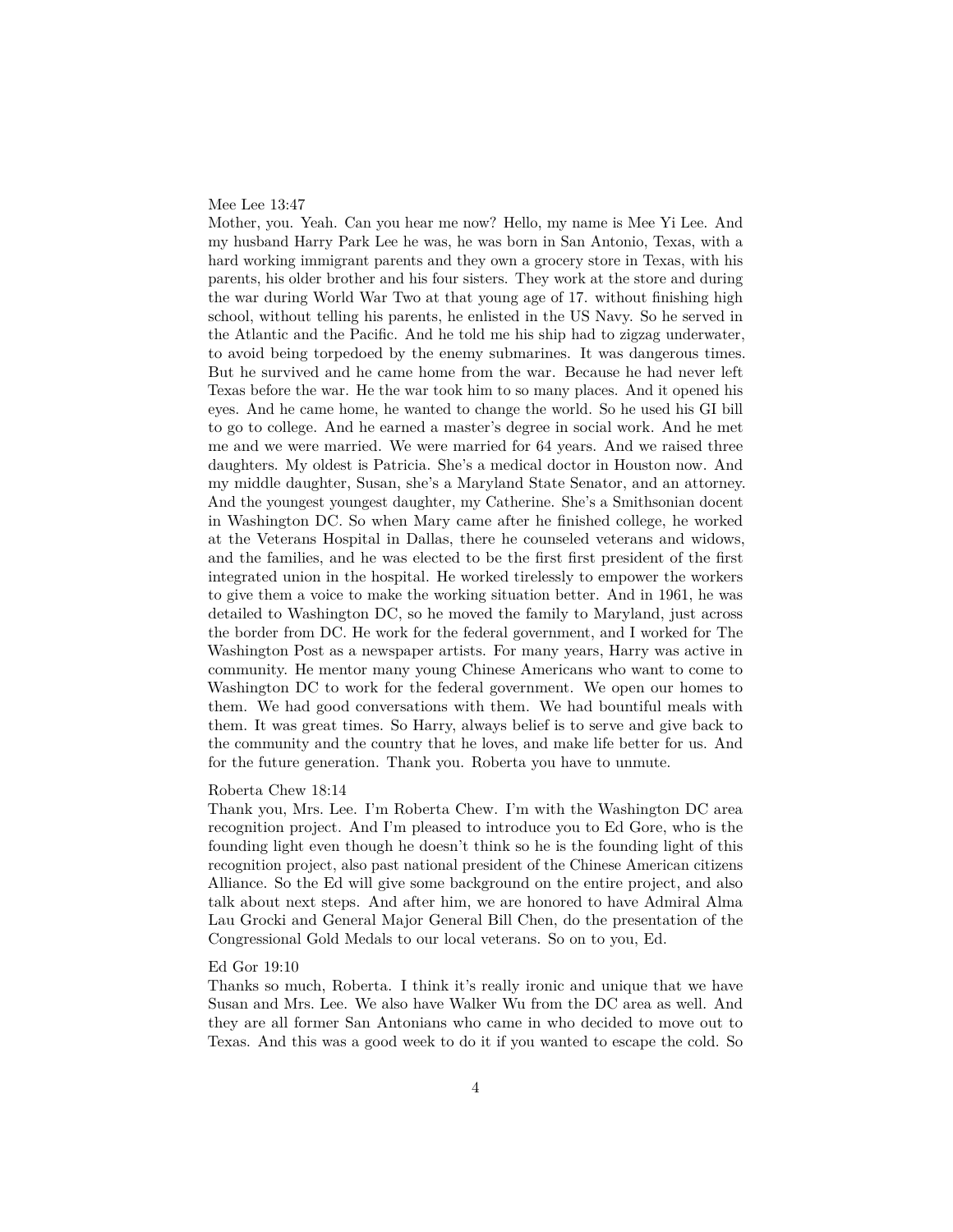I just want to remind Mrs. Lee, the best Mexican food is still in San Antonio, you agree with that. So thank you so much. But Ted, thank you for hosting this. And thank you also Roberta and Evelyn for you guys putting this entire thing together. I think it's really, as soon as you're saying a minute ago. It's interesting that because of the pandemic, we've had to kind of resort to different ways to do things. And of course, this is where the great technology has come about to help us out. So let me acknowledge all of you put thing together and do that for us. I also want to acknowledge ben de Guzman as well and all the work that the Filipino veterans recognition project had done to help us out. So there's there's nothing that that I can say about this project that lots of hands and minds and feet haven't been part of. So let me just say it that way. So this is like an army of the Army, Navy and Marines of people that have put this entire thing together and made it a successful project. So Chinese American assistance allies did start this back in towards the end of 2016. So this is my, almost my fifth year into this thing. So those of you who started with us from the very beginning, it's time to re up again, but, you know, for the next volunteer, work on this, but let me just take a couple of minutes to talk about what today means to the seven people who are going to be recognizing today. These are among the seven of the 20,000, who served during World War Two, these are the seven of the 3200 that we have located in the United States so far, who are registered now and confirmed to receive the Congressional Gold Medal? So for that, we say, well, we're looking for the 17,000. Where are they? Well, a lot of times, it just takes us to do a little bit more legwork and a little bit more emailing or zooming to find individuals and some, some are not Unfortunately, no longer with us. Some are relatives are just out of touch now, but we will still have some time, at least through the end of the year, to register more individuals. But I really want to give you a note, as this was just mentioned, this is kind of coming in our fifth year, we've been registering people since the beginning of 2017. At the end of this month, we're actually going to end the I'll call it the no cost metal program. So if you're registered and confirmed, if you're interested in getting your application, in before the end of this month, we'll still consider you to get a no cost medal. After that, you'll unfortunately have to go go to the US Mint and purchase your own medal. Now I see general Bill Chen has been one of my partners in reviewing almost all the applications, we can still review the application for consideration to put your name on the website. So if you go to our website at caww2, the number 2.org. And you'll see a listing of over 3000 names who have already been registered and confirmed in all branches of service. And so those of you have seen our medals so far as I you know, I am not an artistic person. But even I can look at those medals on both sides. And hopefully you'll agree that is one of the most beautiful medals that you'll ever see, it encompasses the whole story of what we've been trying to say to everyone about that the service the sacrifice and commitment of our world war two veterans who served in a period of time, many of whom just went unnoticed for the most part until the last several years. And I just want to say how important it is for for people like Mee Lee and for other veteran families to step forward and talk about your story. If someone asked you to share your story, don't shun them away, like you did your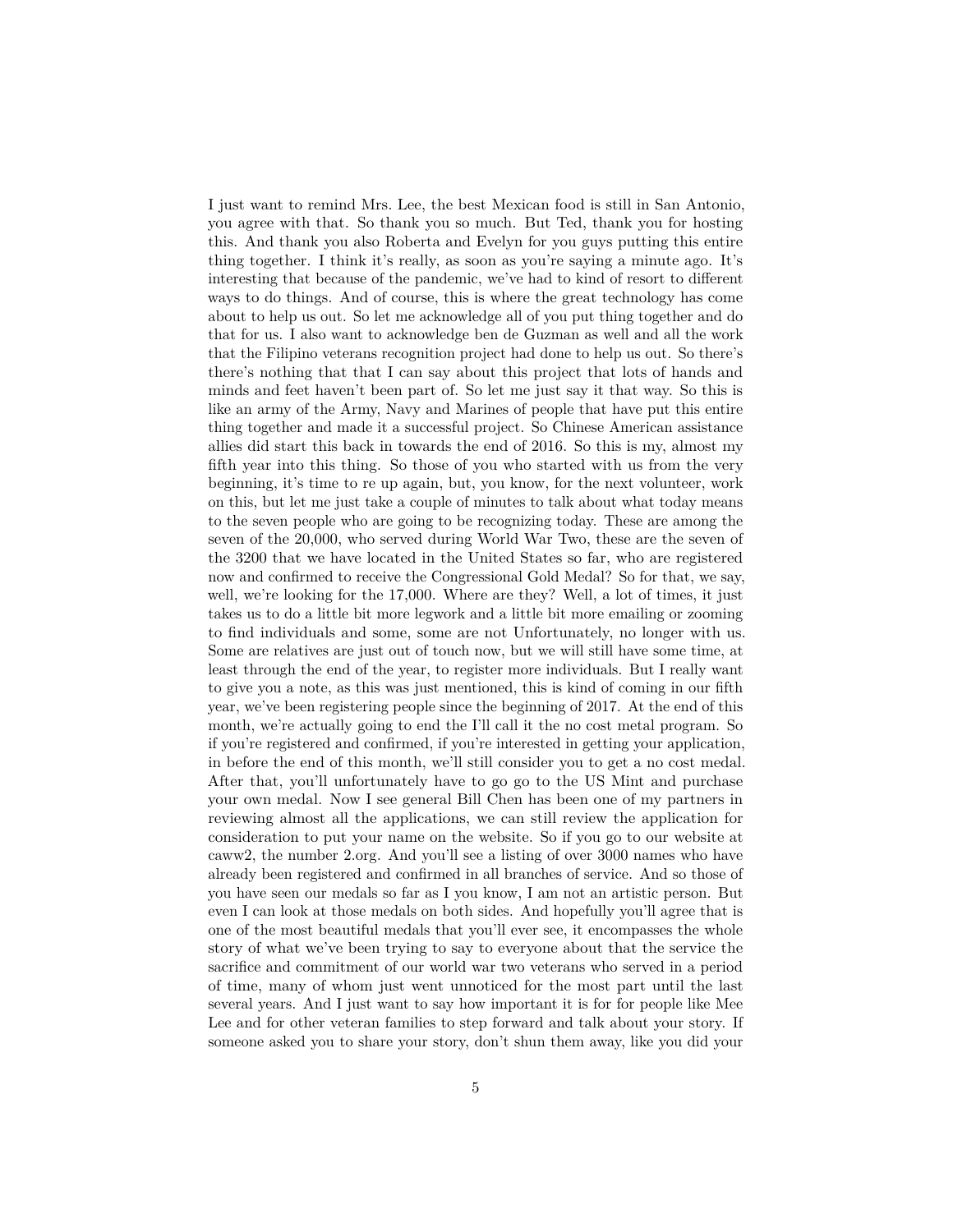kids, when you're when they were growing up, is this is your time to talk about yourselves. This is your time to tell us what you know. Because other than that, I would say you'd be missing out on letting your children but especially your grandchildren, your great grandchildren of knowing what they did what you did, to further the story along because the whole success of what you did is not just serving in the armed forces it's actually what you did after you serve and came to make a life in the United States and to make our country a better country. So if you take that to heart, you as a veteran you as a veteran family need to continue to have the story. And so I know Andrew later will be talking about how you can participate in that effort. But But I think today is really the day that we've looked forward to for those of you in the DMV area, those of you live in DC, have an opportunity now to congratulate these seven individuals who served across various branches of service. I also want to acknowledge Major General bill chen and Major General Bob Lee, for all their commitment and work on this project ourselves. I would let you know that this was all done in one session of Congress. And Ben and Andrew you guys know that being on the hill in DC that doing anything in one session of Congress to get a bill passed is almost a miracle. And so I gotta tell everybody who works the heart of this to get this thing passed. I have to tell you that after after year one, we were like dragging around. We were like on our last, you know, rations in the field after year one. And so I wanted to run and let you know that if you get a chance to congratulate or applaud bill chen and Bob Lee and some of the other some of the other presenters that will have if you haven't tuned in to us in future ones, these zoom presentations, please take a moment to send them a note thank them as well, because they're very instrumental in getting us work, worked on the hill. So it's amazing what happens when you just wear uniform into a congressional office. They almost let you in. So my secret to you Who want to advocate for a bill from now on if they just walk in with a uniform, and it look like you were in the service, and they'll probably let you in. So i don't know if I'm I making fun of bill, but it's almost like that's the case. I just want to say that and this is with this bill, I just want to let you know that this is such an important thing for all of us as Chinese Americans to understand and appreciate, because I've heard nothing but pride and joy in every community that has a large and significant Chinese American population in your city, is that Congress doing this for you, has brought a tremendous amount of joy and pride to your community, and to acknowledge that you are 95 105 year old veteran has done for this country. So if you have any questions, I'll probably be here at the end. And so I use the chat function if you like and, and, and take advantage of that. With that, let me go ahead and introduce one of the individuals that's helped us also on the hill. I walked with Alma a couple of times on the hill. So Rear Admiral Alma Lau Grocki, please take this moment and let's let's get this celebration started.

### Alma Grocki 26:05

Thank you very much. Thank you also for allowing me the opportunity to be involved in this special ceremony. My father was also a world war two veteran. And it's it's so wonderful to be able to honor and recognize these World War Two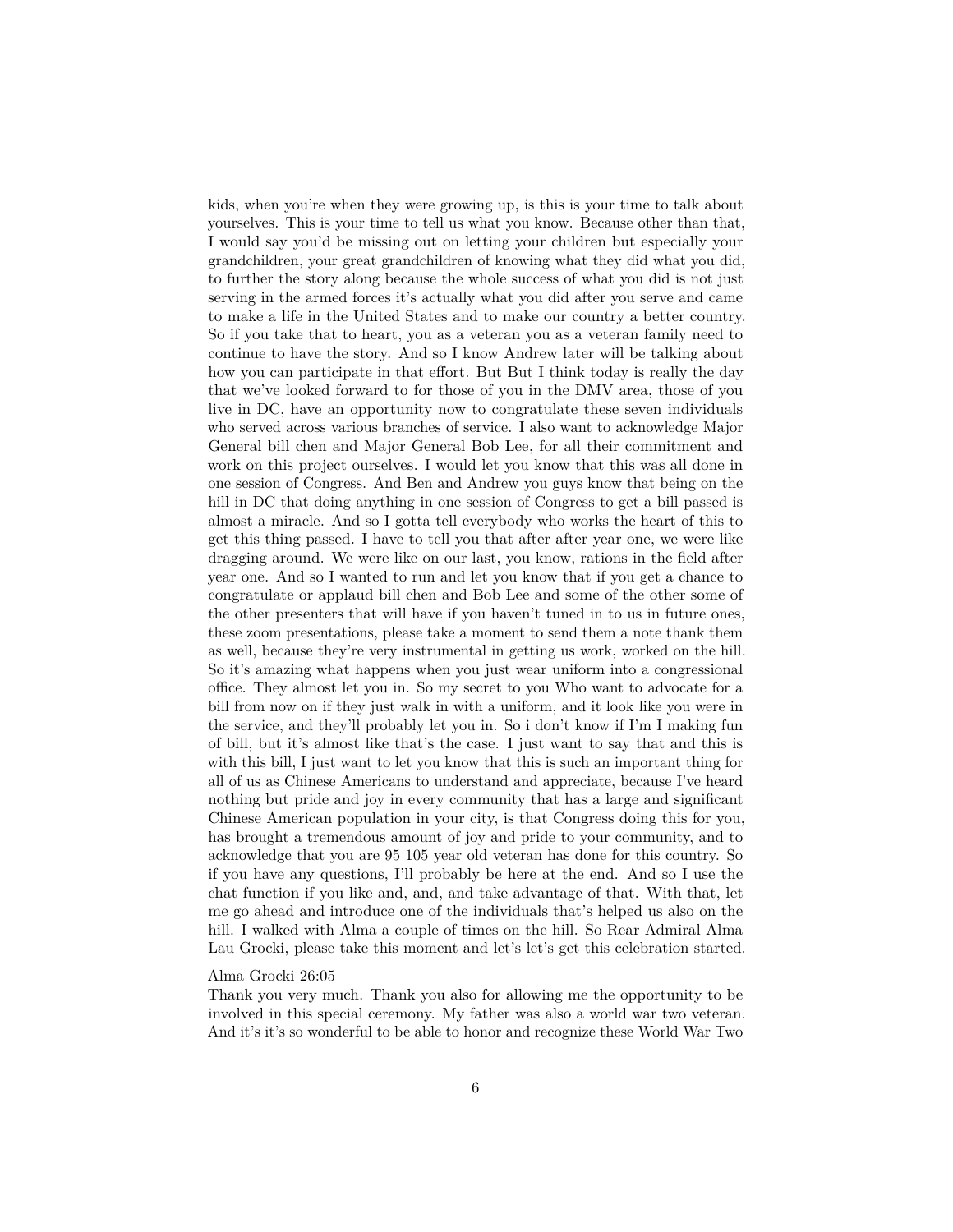vets and the greatest generation because that's my heritage. So, let me begin. The USL world war two Merchant Marine fleet provided critical logistical support to the war effort, carrying personnel, supplies and equipment, which allowed the Allies military forces to do what they needed to do. It is a little known fact that the wartime Merchant Marine fleet suffered the highest percentage of war related deaths than any other US service. One of the merchant mariners who survived this with us here today. I am pleased and very honored to present this Congressional Gold Medal. The Merchant Marine third mate David W. Leo. At 18 years old David joined the Merchant Marines in 1941. his duties ranged from second cook to acting second mate. Early in his career, he served on oil tankers, one of those tankers, the EM Clark was sunk by torpedoes off the coast of North Carolina in March 1942. After attending officer training, David served on freighters as an officer his Commission's to come to the north and south Atlantic Oceans, the Caribbean, the Mediterranean, the Pacific Ocean, North Sea, Indian Ocean and the Gulf of Mexico. Merchant Marine third mate David Leo served until 1948. Today he is 97 years old and lives in Maryland. Congratulations, Mr. Leo.

#### Alma Grocki 28:08

I am pleased and very honored to present this Congressional Gold Medal to Navy radioman Lindy Leo Lindy Ringling Leo was named after Charles Lindbergh and the Ringling Brothers, Lindy, served in the US Navy from 1946 to 1949 of all aboard the cargo ship, USS Yancey. Yancey sailed through the Panama Canal to West Coast naval supply depots for supplies and unloaded naval battalion construction sailor seabees. USS Yancey also joined Admiral Richard birds task force 68 and the US Navy at Arctic expedition. homebound trips to offload the seabees resulted in Port visits to New Zealand, Samoa and Hawaii as well as Tsingtao China. In 1949, Wendy received an honorable discharge then worked for the US Navy telecommunications command headquarters for 35 years, and then the Washington bureau of Newsweek magazine for 10 years. Lindy age 92 has been married to Helen Yip for 67 years. both natives of washington dc they currently reside in silver spring Maryland, and have six grand six children 16 grandchildren and three great grandchildren. They are lifelong members of the Chinese Community Church of washington dc Congratulations, Mr. Leo.

#### Tim Low 29:42

Congratulations, Dad here your medal Well, thank you Sherry. I presented me this beautiful medal for for admiral Grocki, I thank you admiral Grocki for my brief biography, and rewarding me with this beautiful Chinese American World War Two veterans progressional medal. I congratulate and thank the national headquarters of the Chinese American citizens Alliance recognition project for their planning and completion of this task. I also thank the washington dc chapter of the Chinese American citizens alliance, especially Colonel Bill Garner, Commander Evelyn Moy, Roberto Chu, and all the volunteers for their support and this event. And my closing remarks, I want to say it has been an honor and a privilege to have served my country. God bless America. Thank you.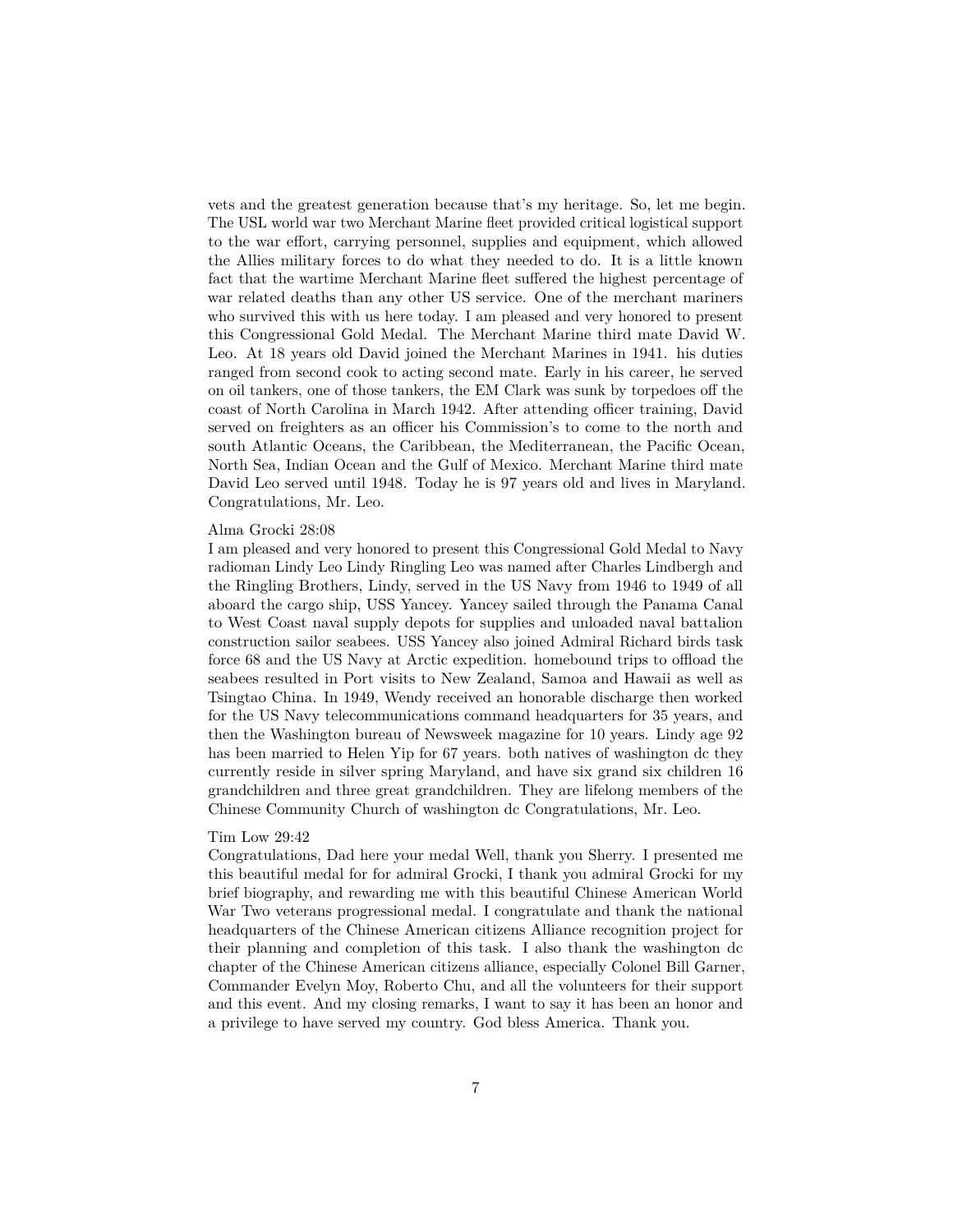# Alma Grocki 30:55

I am pleased and very honored to present this Congressional Gold Medal to you Luther Chien for your service during World War Two as a fireman, second class and electrician aboard the USS Portland, which was part of the Atlantic Fleet responsible for guarding the shipping channels between the US and Great Britain and later for evacuating US troops Cherbourg France. Luthor is 97 years old and resides in Great Falls, Virginia. His Son, Dr. Kenneth Chien is one of the founders of the Moderna company responsible for the breakthrough COVID-19 vaccine that is being used throughout the United States and the world today. Congratulations, Mr. Chin.

# Presenter 31:40

Oh, grandpa. Well do. Class firemen and Luther C. Chien, I present this Congressional Medal to you for your service to your country during World War Two aboard the USS Portland. Congratulations.

#### Luther C Chien 32:09

Thank you. It's a great honor to receive the Congressional Medal. I've always been grateful to the United States for a scholarship that I received from Harvard. I still remember my hazardous escape from a Japanese occupied China in 1941 via the Philippine Islands. While on board, a American steamship evacuating US missionary from Japan. Our ship took a circuitous route before arriving Pearl Harbor the day after a devastating in horrific Japanese attack. After school, I decided it was my duty to join the US Navy to fight the enemies of my newly adopted country. I was trained at US Navy boot camp in Geneva, New York, and later assigned as firemen third class on the USS Portland cruiser. However, my greatest achievement during my Navy service was becoming a naturalized US citizen. I was honorably discharged from the US Navy as firemen second class. And years later, I became the senior vice commander of American Legion post number 49 in Pittman, New Jersey. Thank you again. Congrats. Congratulations, Luther. Go grandpa. Thank you. Say anything then.

## Alma Grocki 33:48

I am pleased and very honored to present the Congressional Gold Medal to Austin Carol Wah. Austin was inducted into the US Navy on December 7 1943. Two years to the day of the Japanese attack on Pearl Harbor. Austin completed his basic training in Norfolk, Virginia. He was assigned to the USS breeze performing minesweeping operations in the Pacific, Austin participated in the battle Okinawa, which started in April 1945 and was the largest amphibious assault in the Pacific Theater. The USS breeze led the US fleet in an attempt to clear the sea of mines in advance of the planned land invasion of Japan. Austin and his shipmates were among the first to encounter Japanese kamikazes on a daily basis, actively scanning the skies of the Japanese warplanes, Austin recounts seeing one particular Japanese plane flying very low over the water heading rapidly towards his ship. Recognizing a kamikaze, he sounded the alarm. As a plane grew closer Austin and his shipmates frantically tried to shoot it down. In mere moments before the plane is about to strike this ship, Austin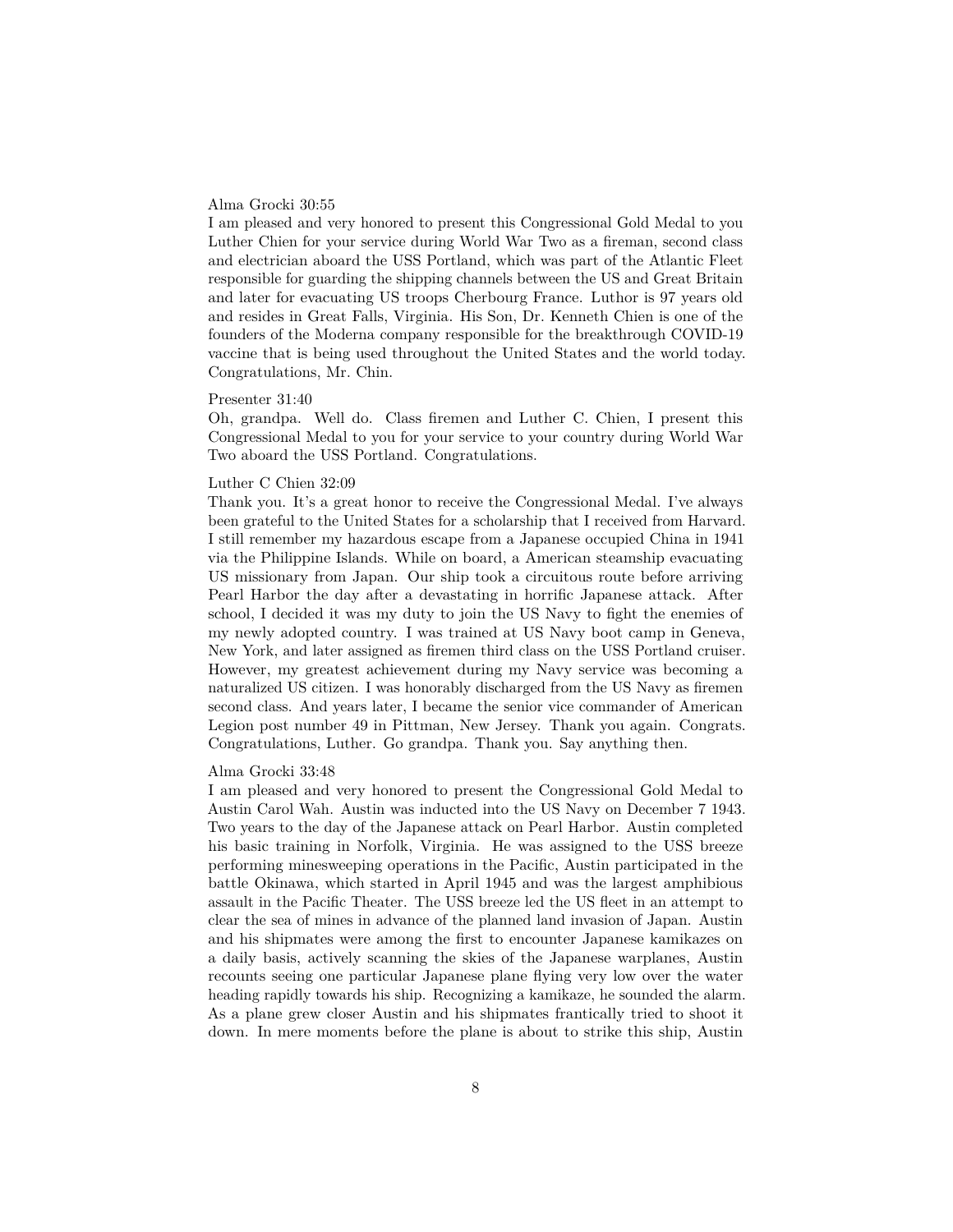suddenly saw its wings tilt downward, hit the water and disappear into the Pacific. The ship and crew were spared that day. Excuse me. Another time, Austin was on the ships bridge, exposed to the full force of the typhoon, as as his job was before was to look out for Japanese warplanes in the treacherous weather. Austin and the crew felt completely helpless against the power of the typhoon. He remembers wedging himself into a niche on the bridge, which no doubt saved him for being swept overboard. He will always remember being alternatively high on the top of the waves, and then plunging deep behind 100 100 foot walls of water. having survived the Battle of Okinawa, the USS breeze headed toward Japan for the planned invasion. When word was received, that the Emperor of Japan announced his country's unconditional surrender on August 15 1945. Austin continued his military service until May 4 1946. He and his wife Kim live in Maryland and have two sons and grandchildren. Congratulations, Mr. Wah

Roberta Chew 36:46 Saniya, do you have the clip?

## Roberta Chew 37:12

I want to just mention that Austin was recently admitted to the hospital. So we hope very much for his well being and wish his family Well.

#### Presenter 37:46

Mr. Wah, on behalf of the Congress of the United States, I present you with a US Congressional Medal of Honor.

Austin Wah 38:01 It is an honor to serve the country. And we were we were in desperate need of winning the war. We all took part of it. Yeah, but I'm lucky. I thought that war would end all war, but it didn't work that way. Thank you, Mr. Wah. Enjoy your medal. Thank you. Thank you.

# Roberta Chew 38:42

Thank you. Next we have major general bill chen to present the army awards. unmute. unmute. Bill unmute yourself.

# Bill Chen 39:08

Our next recipient is Army veteran Wah Bong Lee, born in washington dc in 1925. In 1945, at the age of 20, he was drafted and was sent to Germany to control German detainees. He provided support also for the detainees. Then as a corporal, he was assigned to the Third Army in Europe and then afterwards, joined general Patton's seventh army in Germany and throughout Europe. He's married had two sons, and now resides in Washington, DC. Thank you for your service, and congratulations with the award of the Congressional Gold Medal.

## Presenter 40:16

Dad this Congressional Gold Medal is given to you for your service and sacrifice in world war two in the army of the seventh division.

Wah Bong Lee 40:29 Oh, thank you very much.

#### Bill Chen 40:37

Next, we want to honor First Lieutenant Elsie Chin Yuen Seetoo who outstandingly represented all Chinese American veterans in accepting the Congressional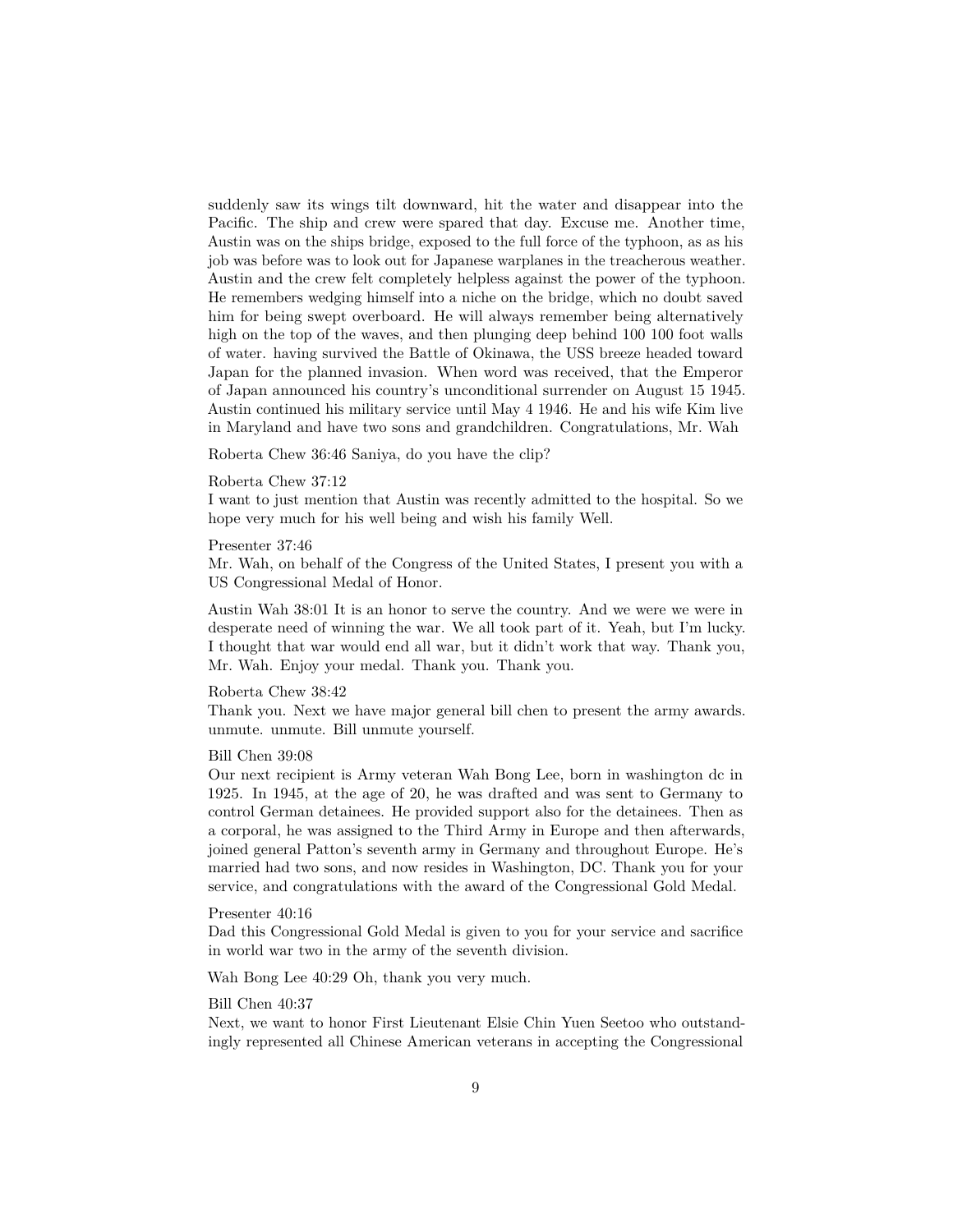Gold Medal at the Speaker of the House Congressional Gold Medal Award ceremony on December 9 2020. will show a video of her acceptance speech later on. Elsie has a fascinating story. Starting out as a nurse, she tells her own story in an article that she wrote in our CACA Boston book, unsung heroes. She was born in Stockton, California. But when she was 12 years old, her family moved back to China. She graduated from high school in Canton and went to Hong Kong to study nursing. As she was just completing the end of our three year program to become a registered nurse, Japan attacked Hong Kong on December 8 1941. The Japanese one of the hospital staff were Elsie worked to stay on, but she didn't want to. She and a few other nurses snuck out of Hong Kong and trecked for months to reach Guiyang in southwest China. There she joined the Chinese Red Cross. By late 1942, she was working at the hospital like Quinn Ming airbase. She also spent seven months in India, training medics for the Chinese army. In July 1944 Elsie was commissioned as a second lieutenant in the United States Army Nurse Corps, and served for two years becoming a first lieutenant. She worked at hospitals in Kunming Chengdu and Shanghai until early 1946. When she returned to the States. She married and had four children. Now 102 years old, Elsie has seven grandchildren and eight great grandchildren. We thank you first lieutenant Elsie Chin Yuen Seetoo for your service. Let's now view your acceptance video.

#### Elsie Chin Yuen Seetoo 43:10

I want to thank speaker Nancy Pelosi for organizing this special ceremony to present the congressional golden medal to the Chinese American veterans of World War Two. Also thanks to the members of Congress who is the lead co sponsors of this bill. Senator Tammy Duckworth the late Senator Ted Sam Tadler, senator Marie Hirono. Representative Lieu and former representative Royce. My name is Elsie Chin Yuen Seetoo. I am 102 years old now. But during World War Two, as Elsie Chin I served as a first lieutenant in the US Army underscore session was the 14th Army Air Force in China. Today, I am proud to represent a 1000s of Chinese American veterans who served side by side in every branch of our country's military and every at the time. We answered the call to duty when our country faced threats to our freedom. Now, I welcome my fellow veterans who are watching for as many who are not able to watch or will have already passed on, may they be with us in spirit. We have waited a long time for this moment. I am deeply honored to receive this Congressional Gold Medal on behalf of my sisters and brothers. I hope our perseverance, commitment, and hard work will further inspire our young people to serve this wonderful country. We thank God for his protection and provision over the years, and may he bless America and our troops. And I want to thank you again for giving me this opportunity to speak.

## Bill Chen 45:36

Next, we want to recognize Robert M. Lee, who received his Congressional Gold Medal as part of the Speaker of the House ceremony on December 9 2020 from my friend, Major General Garrett Yee, and we're pleased to have Robert with us live today. Robert and his family fled South China, after the Japanese invaded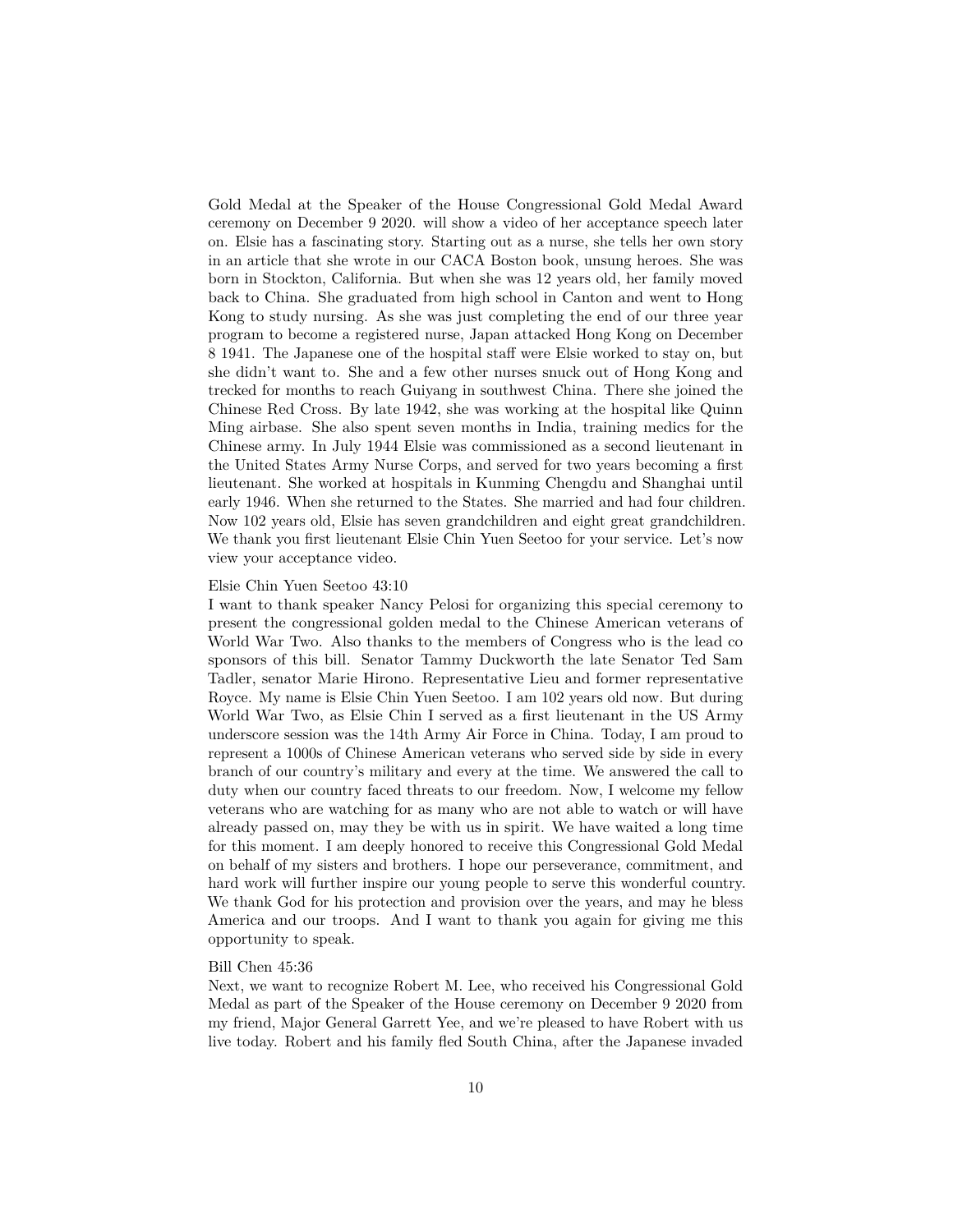Hong Kong in December 1941. Over the course of several months, they kept heading west, barely staying ahead of the occupying Japanese forces. They ended up in Kunming, where the US had an airbase and there 14 year old Robert enlisted as a private in the 14th Air Force. He claimed he was 16. In 1945, he was sent to Lido India, where he worked with the US Army Corps of Engineers on building an alternative route to the Burma road to bring supplies to China. After being discharged in mid 1946, Robert remained in India for several years working for the Tennessee Valley Authority building dams in India. In the 1950s, Robert joined the US foreign service as a cultural officer. He served in Burma, where he was liaison officer between the American Embassy in Rangoon and the Karen rebels in the north. Robert later worked for 30 years in information technology for the US Senate. Active in the 14th Air Force Association, Robert Lee served as its president for several years. Robert, thank you for your service and congratulations. I enjoyed talking to you, when we met about the 14th Air Force, and the Flying Tiger races that we knew, such as Texas Hill, Ed Rector, and Johnny Allison. And so indeed, that was really great that you had the opportunity to be the president of the 14th Air Force Association. Congratulations. Robert, how are you? Robert, unmute yourself. And can you hear me now? Yes. Yes.

#### Robert Lee 48:24

Good. Well, all I can say is, it's such an honor to have that medal. I know it's late my regret is that so many of my fellow veterans are no longer with us. Again, I'd thank Major General. 10. And so many of of you, and other leaders that worked so hard and dedicated so much time to bring this medal. And I hope that you will continue with the good work for the future of the Chinese Americans. Thank you bye.

Bill Chen 49:28 Back to you, Roberta.

Roberta Chew 49:31 All right back to Ted.

# Ted Gong 49:34

You know, I want to take a moment maybe all of us can give a virtual hand of applause to all these individuals and all the people who made it possible to get this medal awarded to these people. Can we just have a quick clap, but maybe you could put up your electric hand clap or you can just go like this. You know, you know our recognition of these individuals and the Honoring of all our compatriots who served and defended our country during World War Two is beyond question. What I want to what I would like to add to this thought is that this moment, and their service has a story arc to borrow a term that I think general Chen had used in another presentation. And that story arc extends through the endeavors that reach back to almost the founding, and certainly, through the building of this nation seen in the construction of the Transcontinental Railroad, that President Lincoln authorized in the midst of a civil war, to ensure that our nation's future was united as a modern world power. It extends to all the other stories of contributions and sacrifices for country, family and faith, whether in war or other services, but especially in war, we need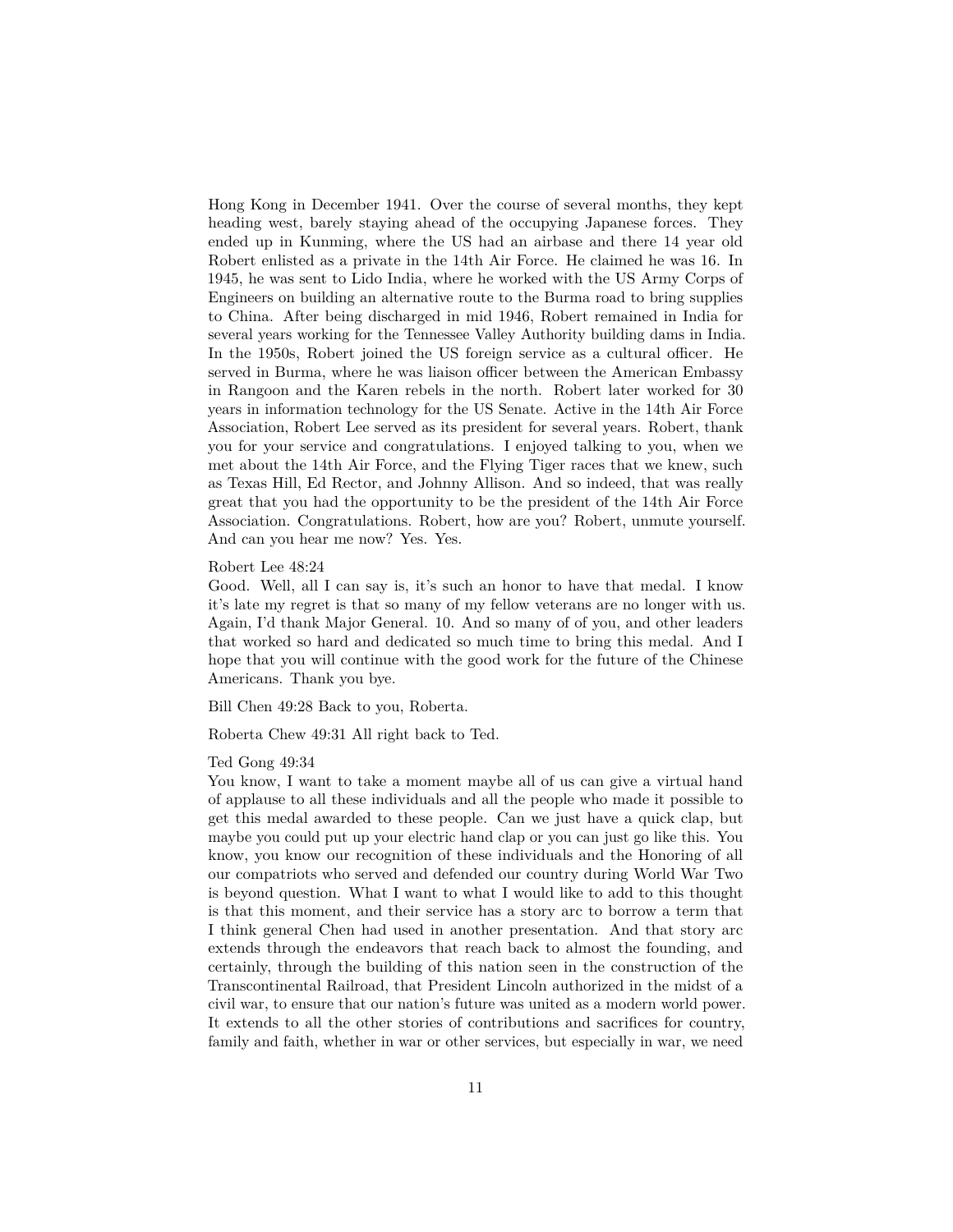to continuously remind ourselves, our children, and all our fellow Americans that Chinese Americans contributed, and their contribution and their willingness to their willingness to defend to the death, the American ideals. And that is why it's very, it is with a great deal of gratitude that I'm gonna I'm going to introduce Andrew Andrew hover Huber. He's the bearded guy in the corner. But he's the curator of the Library of Congress working with the veterans oral history project, he will explain the project funded by Congress, that was that sees the national importance of uncovering and preserving stories, such as we have heard here, so that generations after us will know. Now I know that many have already recorded your their fathers and their mothers in the brothers and sisters stories and sent them to the Library of Congress. But there is more detail that needs preserving, not just about World War Two, but Korea, Vietnam, Iraq, and not just about war, but in peacekeeping and humanitarian missions. Andrew will explain how it can be done. And I hope there's time here or in the Hangout room for him to talk about his future outreach plans going out among us in the nation working with you all in your community, communities to help collect the stories. Andrew, I'm passing it over to you.

## Andrew Huber 52:34

Thank you so much, Ted. And thank you, everyone for for being here. And having me here. There have just been so many incredible stories here tonight, of just you know heroism and, and bravery and compassion and everything. And these are exactly the stories of the Library of Congress is looking to preserve, and not just world war two stories, veterans, from all conflicts, as Ted said, the Library of Congress wants individuals to be able to tell their own story, so that we can archive those and then they won't be forgotten by future generations, and so that they'll be accessible to people like students, young people who are thinking of joining the military, or even creators of content, people who are writing books, making movies, filming documentaries, all sorts of things, so they can have these real life experiences and, and know exactly what it was like to serve in the military, from the people who were there and lived it. So I recorded a short video explaining sort of who we are and what we do, and how you can participate. And just a little tour of our facilities that people in the DC area can take advantage of. So thank you, and I will be around afterwards to answer any questions you have as well. Hi, there, my name is Andrew Huber. And I'm with the Library of Congress Veterans History Project. Since the year 2000, when we were established by unanimous act of Congress, our mission has been to collect, preserve and make accessible the personal accounts of American war veterans, so that future generations may hear directly from them and better understand their selfless service. Now, what does that actually mean? It means that we are collecting the first person narratives of veterans going all the way back to World War One, and all the way up to current conflicts in Iraq, Afghanistan, around the world and at home. And the way we do that is through collecting oral history interviews, along with correspondence, photographs, artwork, diaries, journals, memoirs, and any other primary source materials that tell a better story of a veteran and what they experienced while they're in the military. Now, while oral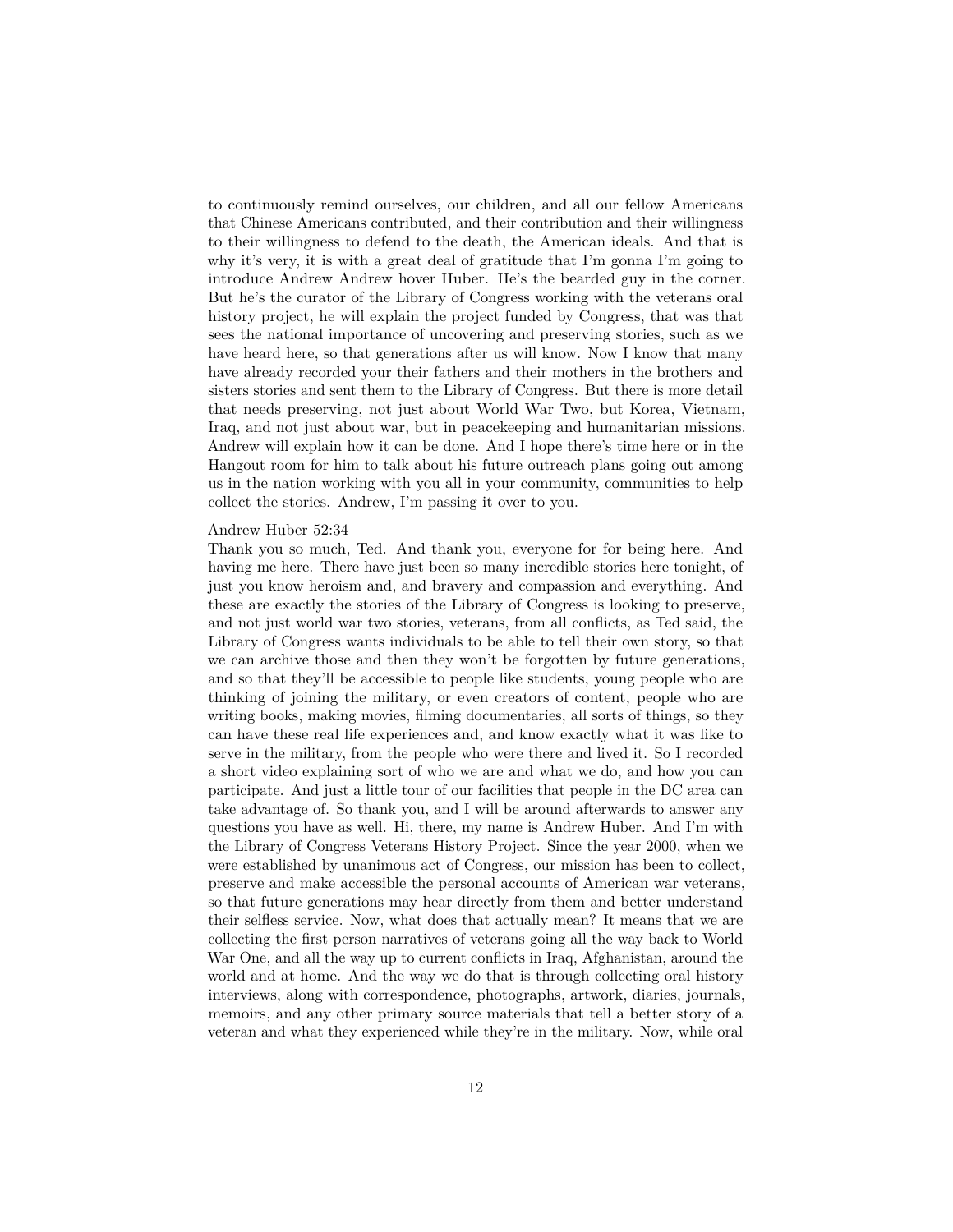history interviews do make up the bulk of our collections, we absolutely love it when people donate these letters, photographs, artwork and diaries, because it gives a snapshot of exactly what was happening at the time, instead of an oral history interview, which might be a little bit fuzzy if there were counting it 10 20 or In the case of world war two veterans, sometimes up to 70 or 75 years later. VHP We are the largest oral history repository in the United States. We get hundreds of new collections every week. And our collections, they don't just sit on a shelf somewhere. They are used all the time, whether by documentary filmmakers like Ken Burns, who used us in his documentaries, the war and the Vietnam War, or nonfiction, book writers, fiction book writers, as well, textbook writers, students, and just young people who might be interested in joining the military and want to know more about what it's really like. Any us veteran can participate, and that is regardless of whether they saw combat or deployed, we are looking for everybody's story, every veteran has a story they should tell and every veteran story matters. So regardless of whether you saw combat or deployed, we're not just looking for Medal of Honor, bronze star Silver Star, Saving Private Ryan storming the beaches at Normandy collections. We want Everyone's story because everyone played an important part in the military. Now I'm here at the VHP info center in the Jefferson Building of the Library of Congress. And we have some examples of our collections, lining the walls that the public can come in and see, Hey, see, we've got things like a world war one diary from Albert john carpenter. We have a photograph collection from Frank Acevas who served in Vietnam. We've got emails, which count as correspondence from RoseMarie Noel, who's served as a marine in Iraq and Afghanistan. We've got photographs from Vietnam, World War Two, we've got original artwork, from James Alan Scott, who actually drew these while in a combat zone in the Pacific. We've got all sorts of these collections, ranging from all different conflicts. And, of course, handwritten letters from World War Two, this is by Kenji Ogata.

## Andrew Huber 57:16

Now, you may have noticed that in our displays, we have Caucasian veterans, we have Hispanic veterans, we have African American veterans, we have Japanese American veterans. But one thing you might not have seen is Chinese American veterans. And the reason for that is because Chinese American veterans are severely underrepresented in our collections. And that's one of the reasons I'm here today is to encourage Chinese American veterans to tell their stories, so that you can be better represented and that we can share your story with the world. One thing to keep in mind is that veterans retain all of their copyrights their experiences and their story when donating their materials to the Veterans History Project. That means that while researchers can access your story and your materials for academic purposes, they cannot use them for for profit purposes, and they will be required to get your permission before they use that for any sort of commercial purposes. It also means that you're free to use your story in any way you like. We recommend keeping a copy of your interview and actually if you come to us, we will give you a copy of take home with you.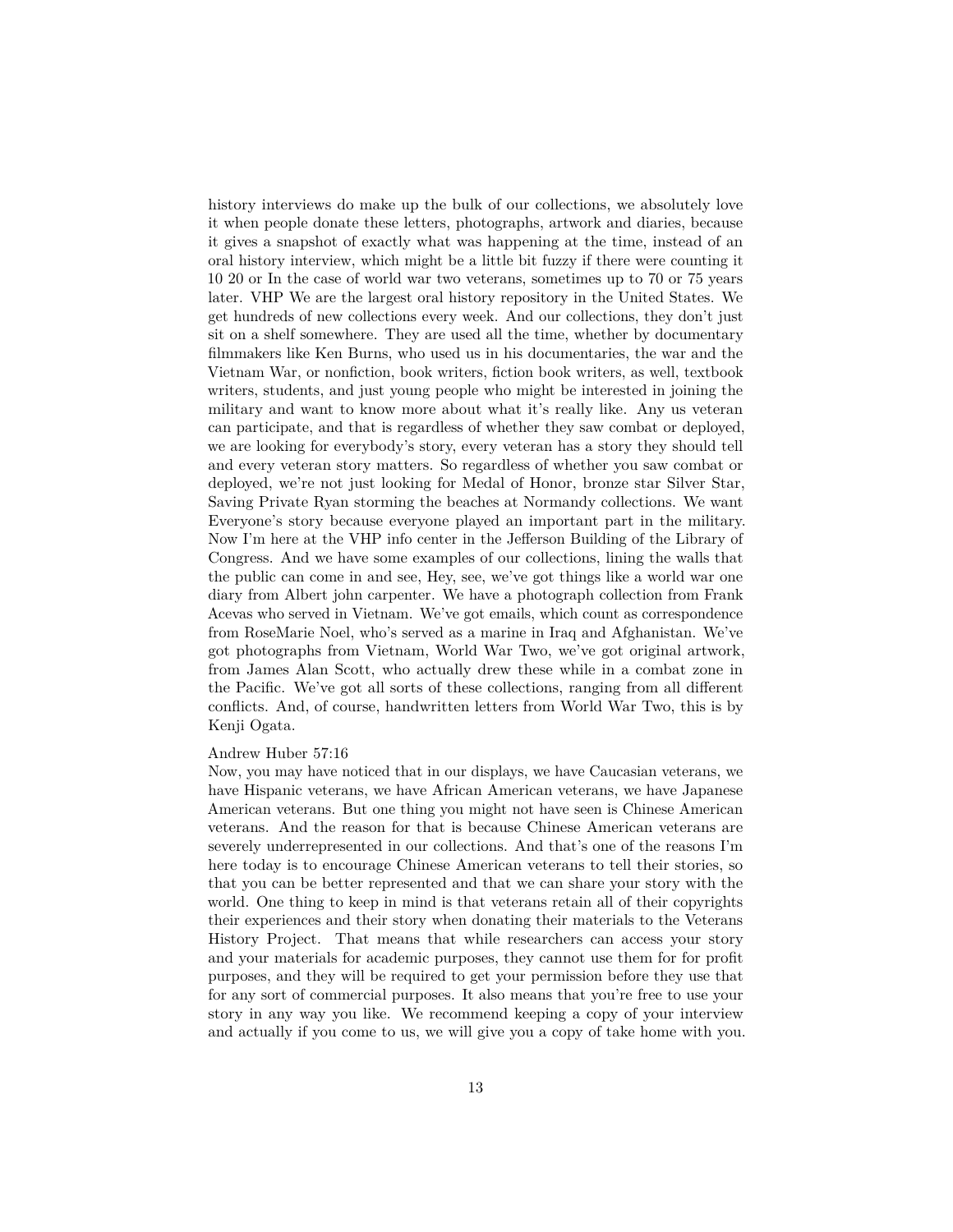And you can put that on your Facebook, your YouTube, share that with your friends, family, anybody that you care to share that with. Now speaking of of coming to us and doing interview with us, that is sort of our next topic. at the Library of Congress in the Jefferson Building, we actually have a purpose built studio overlooking the main reading room, where people locals to Washington DC can come in and conduct an interview at our location. The only thing we require for that is that you bring somebody with you to interview you and the required forms. And I bet you're interested to see what the studio looks like what our setup looks like. So I'm going to take you on a tour of that right now. So we are now entering the VHP recording studio, which is set up in one of the 12 alcoves that line the great Reading Room of the Library of Congress. You might remember the reading room and these alcoves from the movie national treasure starring Nicolas Cage which was actually filmed here on location. Now that was our entrance chamber. This is our actual recording studio, we actually have two of these setup one either side of the alcove, both overlooking the main Reading Room. We do have a professional setup with prosumer cameras, external microphones, boom mics and a full lighting setup to make this look as professional as possible. And of course, you've got that wonderful backdrop of the main reading room behind you. So this is what it will look like when you're sitting down and telling your story I think it really is a magnificent backdrop, and really just a appropriate and somber setting and tone for such an important historical contribution. So we would really hope for you to come in and tell your story, we are happy to set up appointments, once the library is taking visitors again, my email is ahub@loc.gov. I am happy to set up appointments in advance for when we start taking visitors again. But also, if you want to do a workshop, explaining how to conduct interviews outside of the library for any groups, social clubs, veterans organizations, that you might be a member of who might be interested in this. So now I am going to go live because I'm actually on this zoom, and answer any questions that you might have regarding the Veterans History Project, participating in telling your story, or setting up a workshop for an organization that you're a part of. Thank you very much. So I am going live, but I'm not actually going to answer questions right now. But I will stick around after the program to answer any questions that anybody has. I've just, you know, it's my entire job to help you get set up telling your story, to set up events where other veterans can tell their stories, and to recruit volunteers to help us in our mission. And I really hope you'll participate. So thank you very much for having me. And I will be around if you have any questions. And I'll also put my email in the chat as well.

# Roberta Chew 1:01:37

Thank you, Andrew. Saniya. Yeah. Okay. We're going to go now to Evelyn Moy, who will host an open mic. We welcome all veterans, if they'd like to say something about themselves or a relative. And we'd like to talk about his service. We appreciate hearing from him.

## Evelyn Moy 1:02:17

Thank you, Roberta. Hi, everyone. My name is Evelyn Moy commander, US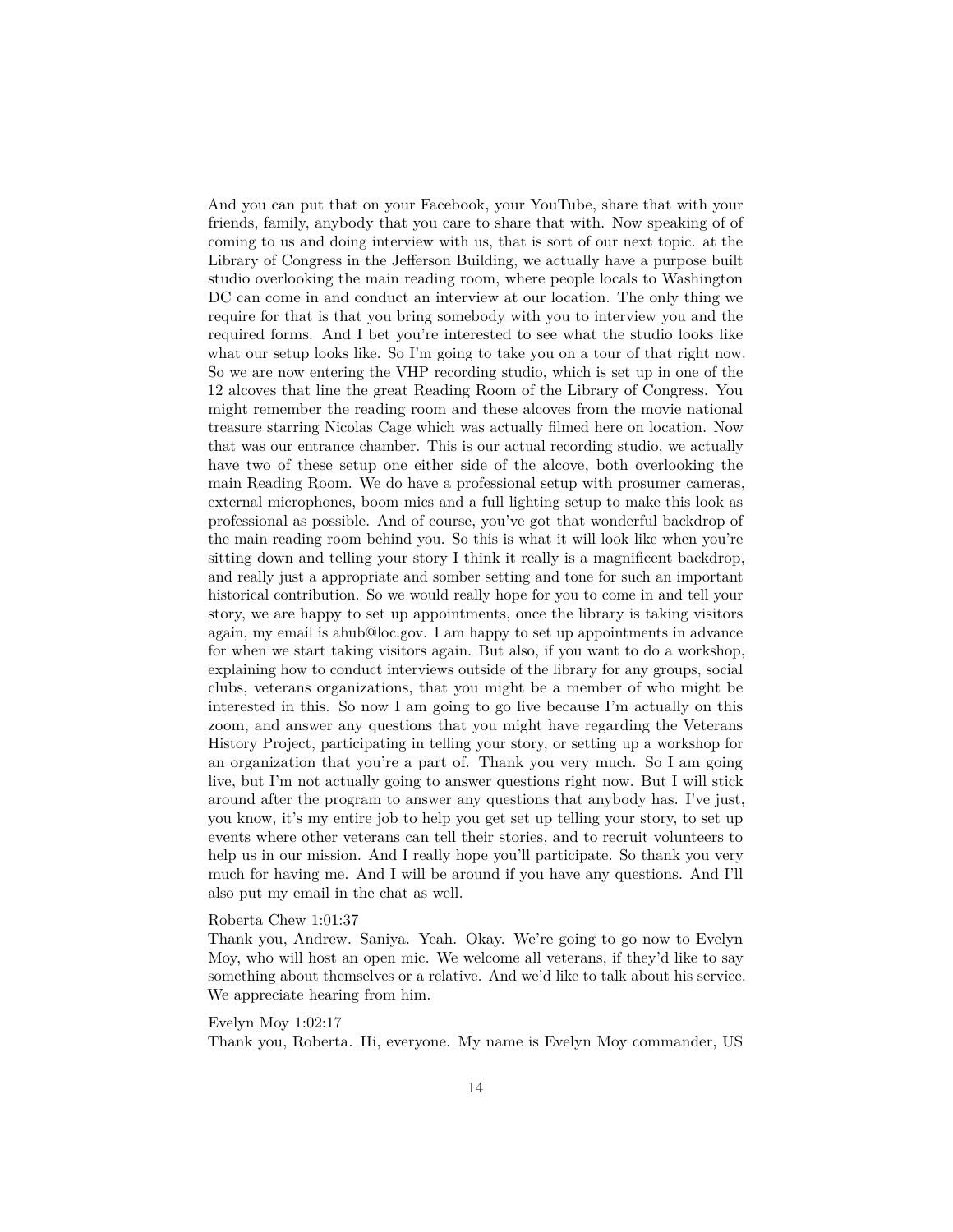Navy retired. I'm honored to be here with those who advocated and supported this Congressional Gold Medal to honor and recognize the 20,000 plus Chinese America World War Two veterans, like my dad who served in the Coast Guard. My dad Stewart's stewards class first class Mugu Moy, served officers and did their laundry. But he also was trained as a gunner, a loader and an ammunition passer. So, so proud of you, Dad, what a legacy? Today, this is a special occasion to be an eyewitness to history as we witness and recognize our living world war two veterans. I want to add my congratulations and say how honored I am to follow in your footsteps. Those of us in uniform look to those who came before us for strength and inspiration. Your sacrifice did not go unnoticed. And we are forever grateful. Thank you. Thank you. Now as Roberta said, this portion of the program is the open mic. She and I will be calling one those here in attendance so that you can come forward and talk about your loved one past or present or if you've had military service or if you have liked or if you would like to say thank you to the living veterans who are in attendance right now. I'd like to call on grant Moy, Jr. First to talk about his father Dr. Moy, Grant.

Grant Moy 1:04:22 Thank you, Evelyn. I'm Grant Moy Jr. My dad Dr. Grant Moy served as an army doctor during World War Two. He was born in Chicago in 1917. And except for a few years as a teenager studying in China, grew up, went to college and medical school and married his sweetheart Betty in Chicago. While he was studying medicine at the University of Illinois, the United States entered the war after the attack on Pearl Harbor, and medical schools were ordered to accelerate their programs and steer graduates directly into military service. So in 1942 dad enlisted in the Army but continue There's medical school studies under the army specialized training program. Upon graduation, he was commissioned to First Lieutenant and the army supported his medical internship and residency training at Cook County Hospital in Chicago. Because of his extensive practical experience in treating bone fractures during his residency, the army sent him to keesler airfield in Biloxi, Mississippi, and assigned him to serve there as chief of orthopedics at the military hospital. The airfield is a major training ground and training site for airman and produced many injuries. So my dad's expertise in treating bone fractures was especially welcomed. While at keesler, Dad was promoted to the rank of captain, completed his army service in 1948, and went home to Chicago to complete to complete specialty training in general surgery. Saniya, you can move in head there's a picture of keesler Air Base among the slide collection. There's my mother and my dad, there's a there's keesler Air Base in Biloxi, Mississippi. that's taken in about 1942. After his service, and after his training in general surgery, our family moved to California, where my dad established a surgery practice in San Francisco in 1952. He and a close colleague were the first two Chinese Americans in the California to be certified by the American Board of surgery. In addition to his practice, Dad served as an adjunct professor of surgery at the University of California Medical School, and helped found the Chinese community health plan. He retired in 2003, and enjoyed spending time with his five children, nine grandchildren, and seven great grandchildren. Sanyia, there's a picture of my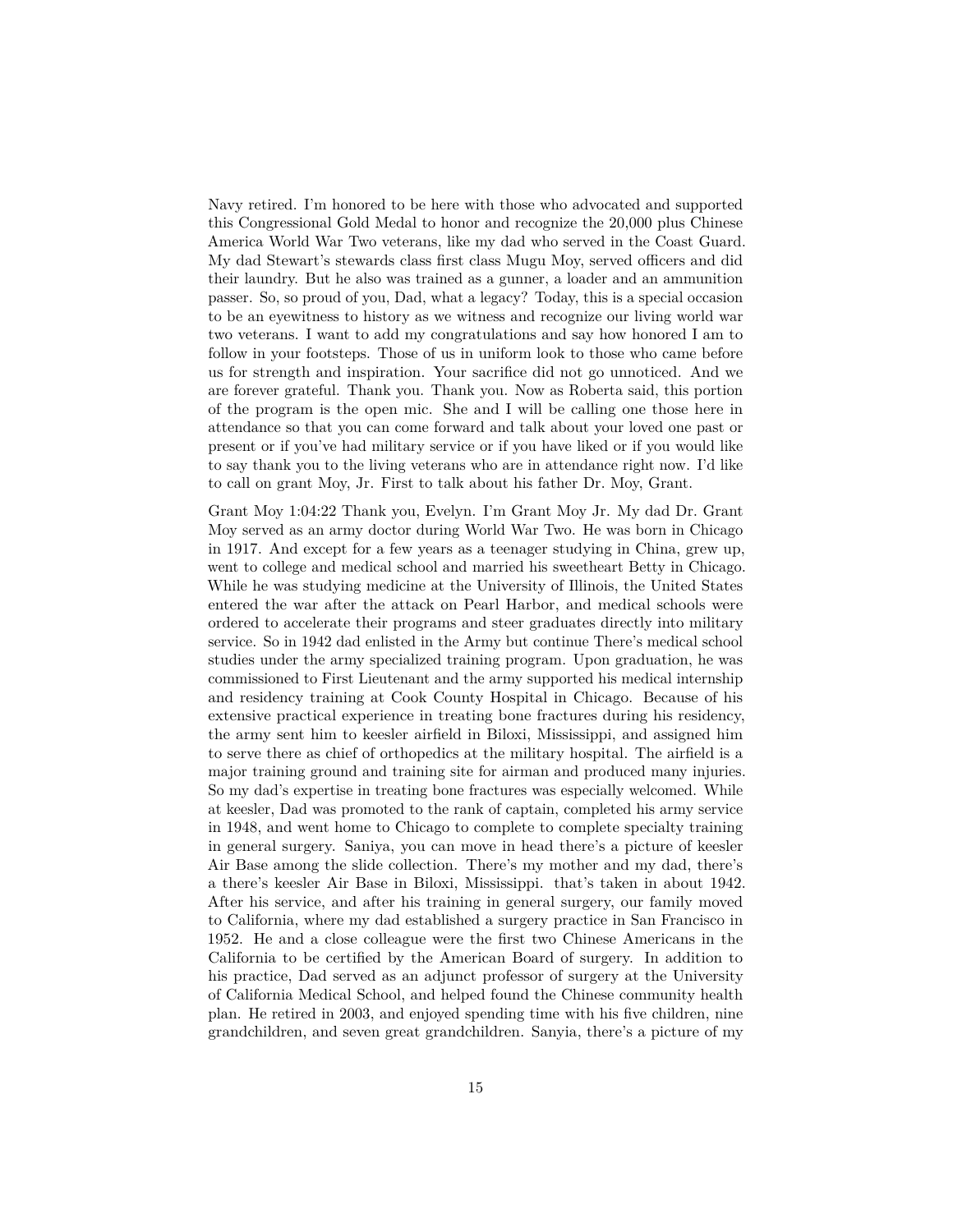dad towards the end of the slide set if you can move forward. One more. There's my dad is 100 birthday party. And Saniya one more picture. Well, there's my dad, sadly, dad passed away peacefully at home in California last month at the age of 103. So thank you all for letting me tell my dad story and, and a tribute to him. Thank you.

## Evelyn Moy 1:07:19

Thank you very much Grant. And we're so sorry, for your loss. We love Dr. Moy. And we were happy that he did see his Congressional Gold Medal. So we thank him for service, what a legacy he left for all of us. And now, I see in the chat room. We have two people who raise their hand. And if you can unmute a person who had their hand raised and go ahead.

#### Evelyn Moy 1:08:05

Okay, do we Oh, Jerry. Jerry. No, I'm sorry, Jerry, get your Go ahead. Can you hear me now? Yes, yes. Go ahead.

#### Jer Get 1:08:22

Yes. So I go by Don. But my dad was a Jer Get and he served in the 14th Air Force. He actually enlisted in the Army for Pearl Harbor, went out to Detroit to learn how to work on p 40s. And he was the tech sergeant in the 14th Air Force served through the duration. And then I didn't know anything about his military service until very late in life. When I was commissioned after my graduation from West Point, because like many of our our parents, they really didn't talk much about their military service in World War Two. You know, they serve faithfully and then came back to America and just resumed their lives. So just wanted to sort of my dad passed in 1999. After his service, but also mentioning another veteran, his younger brother 20 years younger, who then served in the Korean War. I followed them into the service and did 27 years in the Army. And then the legacy has continued as my daughter Sarah is a serving major at Fort Meade and in on the Army's newest branch in cyber. We were lucky enough to and I put it on chat that my daughter and I were invited to represent Asian Americans in a brats to boots display at the National Museum of the United States Army on Fort Belvoir. So, in in that display, my mother I mean, my father and uncle were mentioned, as well as my daughter and her sister who served in the United States Air Force. So it's sort of the family business. Thank you.

#### Evelyn Moy 1:10:09

Thank you very much for that wonderful comment, and also to father. Now, I see so many familiar faces in the chat in the pictures, who would like to step forward next, and say a few words about their loved one, or have a few words to our veteran. This is an informal session. So please feel comfortable in saying a few words. Those of us in uniform know that if you're a civilian, you're not going to know all the ranks and wars and conflicts. So don't don't let that hold you back. Please. Say a few words about your loved one. We welcome it and we have plenty of time.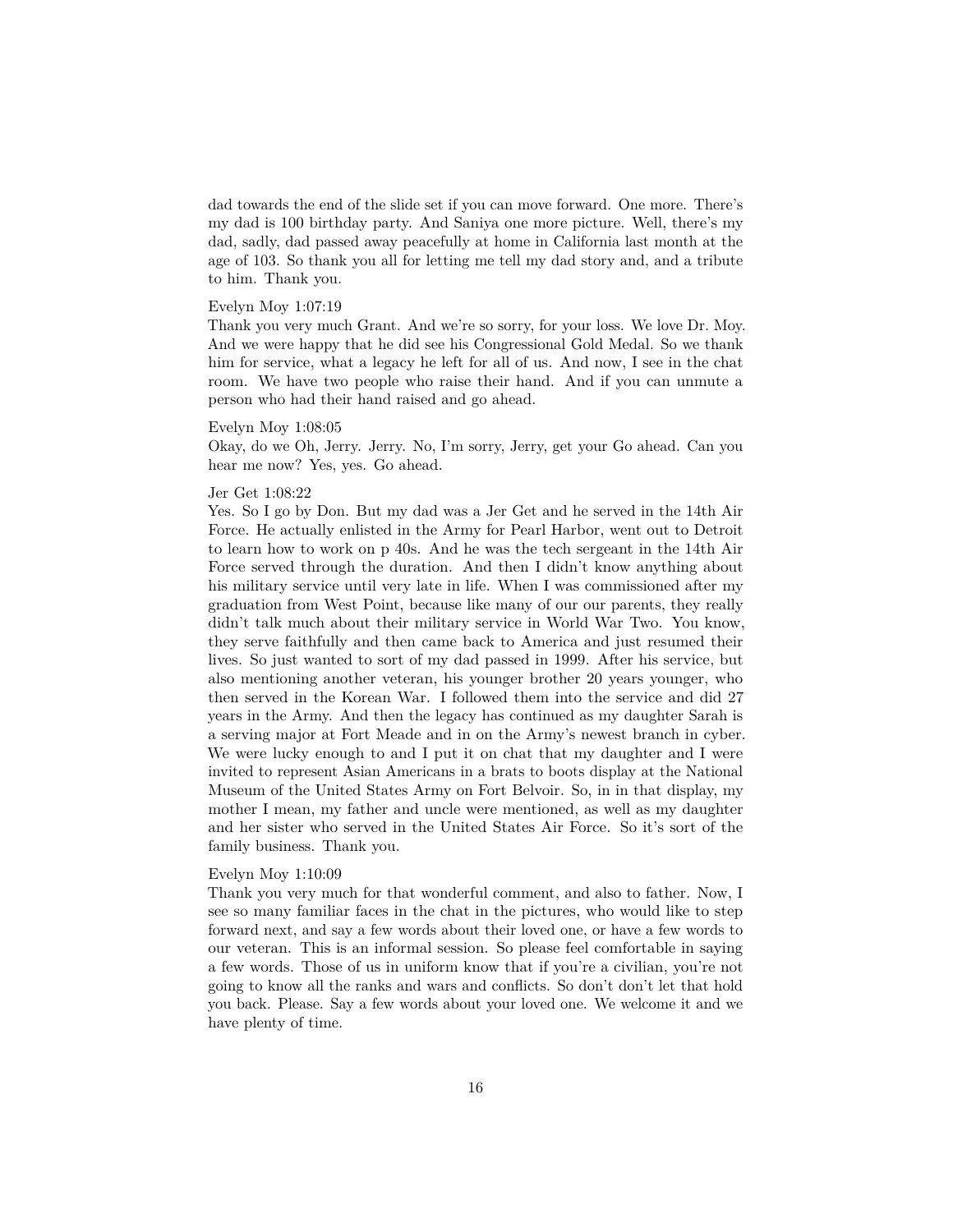## Charlene Fontaine 1:11:02

Yes, Evelyn. Good afternoon or good evening to you all eat most of you are back east I think. I'm in San Diego. I'm Charlene Fontaine. I'm the executive director of the Flying Tigers 69th DRS Association. We took over from our dads who were the Flying Tigers for the 14th Air Force Association in 2005. It's been my privilege and honor to interview a number of the Chinese American Flying Tigers in my travels to write their stories and do a documentary of the 69th. And the stories of the men and women who served in China, Burma and India. I don't see any of Richard Gong's family on here today. I do see some of Joe Lai's daughters on. I am so honored to be able to meet all of you today. I haven't seen some of you in many years, but to all of our veterans. Thank you. Thank you. Thank you. That's not enough. It took us a very long time to get to you to honor you to our world war two veterans, to our Korean veterans, to our Vietnam, to our current day veterans and to the family who's taking the generations forward. We're very honored that you all chose your route. And please continue the best wishes of health to all of them. I'd like to just share a little story about Richard Gong that he shared with me. He was stationed in CBI he was a tiger. And he served in a small village that will remain nameless somewhere between Burma and China. He told me his tales of how he got there of crossing the Burma road. them they wrote they took a Jeep a truck as far as the truck would take them then they took donkeys or excuse me donkeys. Yes, the donkey burls had their voice boxes removed by our US veterans. So they would be quiet. And his job was in this little village and they were British soldiers. They're American soldiers. And different allied forces were there and a teeny little village and he said we would go out on reconisance and the Chinese soldiers would finish the job. To when they captured the POW because he said there was no way for us to bring them home. But I learned a lot from Richard. I've learned a lot from all of the men that I've been privileged to interview and their families. So thank you. Thank you, thank you again, veterans Congratulations, and best health to all I will give this to you. You put your right hand on your left shoulder, your left hand on your right shoulder, it's a way you just like to neuropathways down, you give yourself a big hug. It's called a hard hug. And then you send it out to all of our world in all of our veterans so they know and their families that their heart hugs. So thank you. Thank you.

# Evelyn Moy 1:14:02

Thank you Charlene. That's wonderful. That's very warm and wonderful. I'd like for others to step forward. This is being recorded. And if you'd like to say your father's name, or your mother's name, or your loved ones name out loud. Later on, other people may have heard your loved ones name and may connect with you. So would someone else like to say their father's name, or their loved ones name and say a few words. Please, please step forward. We do have time and we want to recognize all the veterans who would like to go next.

#### Roberta Chew 1:14:49

David chin I know I didn't. We didn't give Luther an opportunity to say more. So if you would like to now this will be a great opportunity.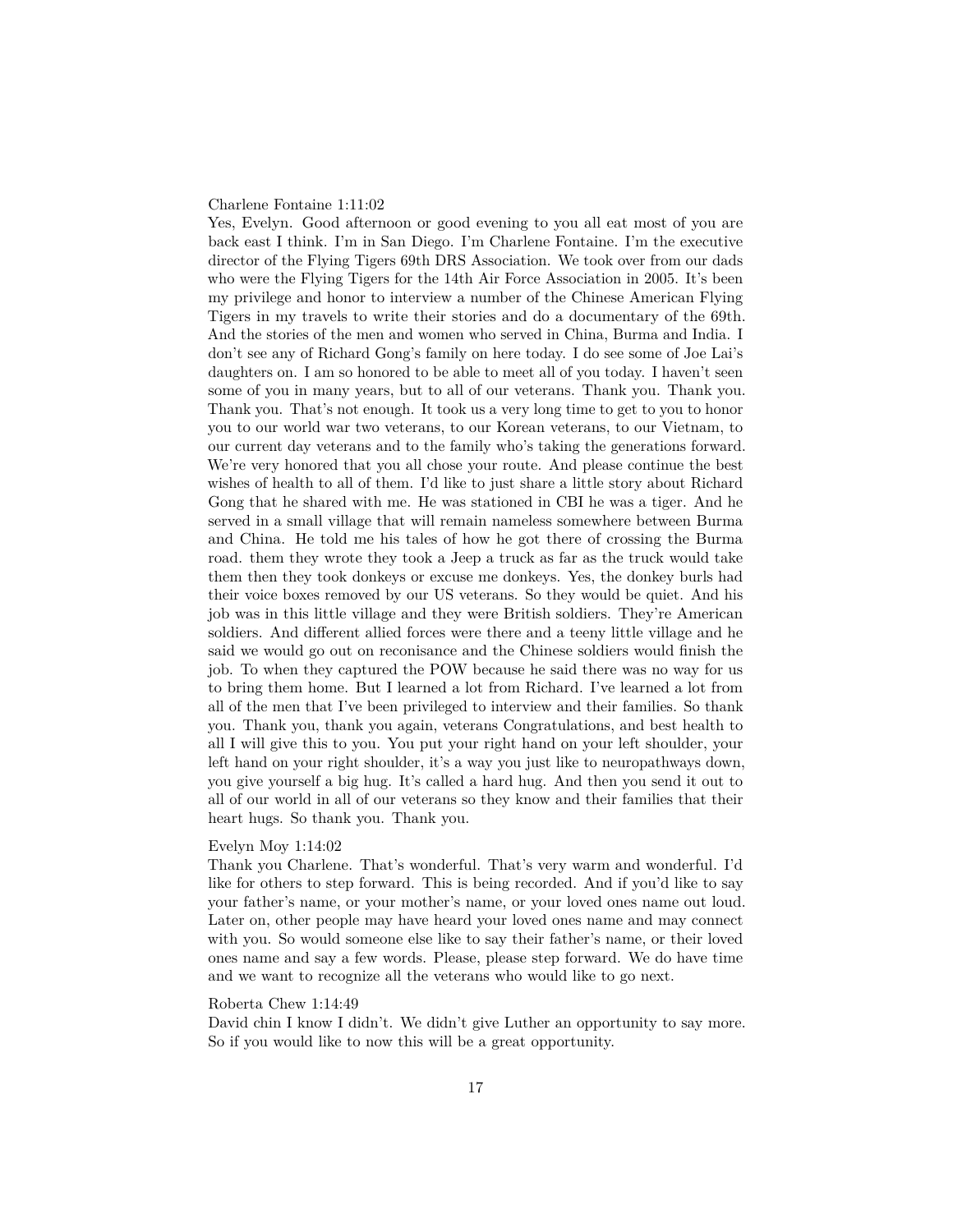# David Chin 1:15:00

Okay, my father who's usually very boisterous, doesn't want to say anything, but I know my brother Ken Chang, who founded a co founded Moderna is on. And so I think, you know, he deserves our, you know, salute for that. And I also want to mention my uncle, Horace Ang who we, I just talked to my aunt, I thought that she had, you know, put in the paperwork, but we're going to try to get that going. Because he was a general Weitemeyer, he was the translator for General weitemeyer, and

### Luther Chin 1:15:34

general Marshall in the in turn King when they were negotiating with the Chinese Communist Party.

# David Chin 1:15:42

And I think the thing that makes it a little bit, my father told me, he actually has a book that he had written. And I kind of forced him to do that, because you know I wanted to know about his history. And one of the things I think is a little bit different about him that he told me is that is that, you know, he came from China and emigrated over here, so it's a little bit different for him. And when he came over, you know, as he had been mentioned, he came the day after Pearl Harbor, and saw the mess that was there, and the destruction. And you know, how sad that that situation was, and had told me that after his shift left, with all the other immigrants, you know, there were some people that actually, you know, there were down below, and, you know, it was pretty bad smell down there. And people wanted to get up top to get some fresh air. And unfortunately, you know, some some Japanese came flying by and the waves came up, and it just took some people right off the boat, you know, so it's a shame, they didn't quite make it. But I just want to salute those people that actually went through that hard time, like my father. And I don't know dad, you don't want to say anything, about what's your Harvard days and your MIT days, you know, and what it was like for you in the Navy. Not really. My relatives that are listening are probably shocked, he doesn't want because he's been telling us about these stories where he used to, you know, being a Chinese American on a American ship with sailors, you know, it's a little bit tough, obviously. And, you know, it was a little discriminatory. And the way that he, what he told me was that the way he got back at them, as he learned how to play cards really well. And so he played poker really well. So his way of getting back at them was to take their money.

### Ted Gong 1:17:41

And then we're heading toward close to thank you very much for the opportunity. Thank you so much. And we're going to have another period, which we have a Hangout period in which we're going to be on so you continue to share your stories, think about ones that you want to share with us not just about World War Two, but all the other conflicts and all the all the missions that we've done. So we're going to ask the national president of the Chinese American citizens Alliance to make some closing remarks first and Melanie. Need to unmute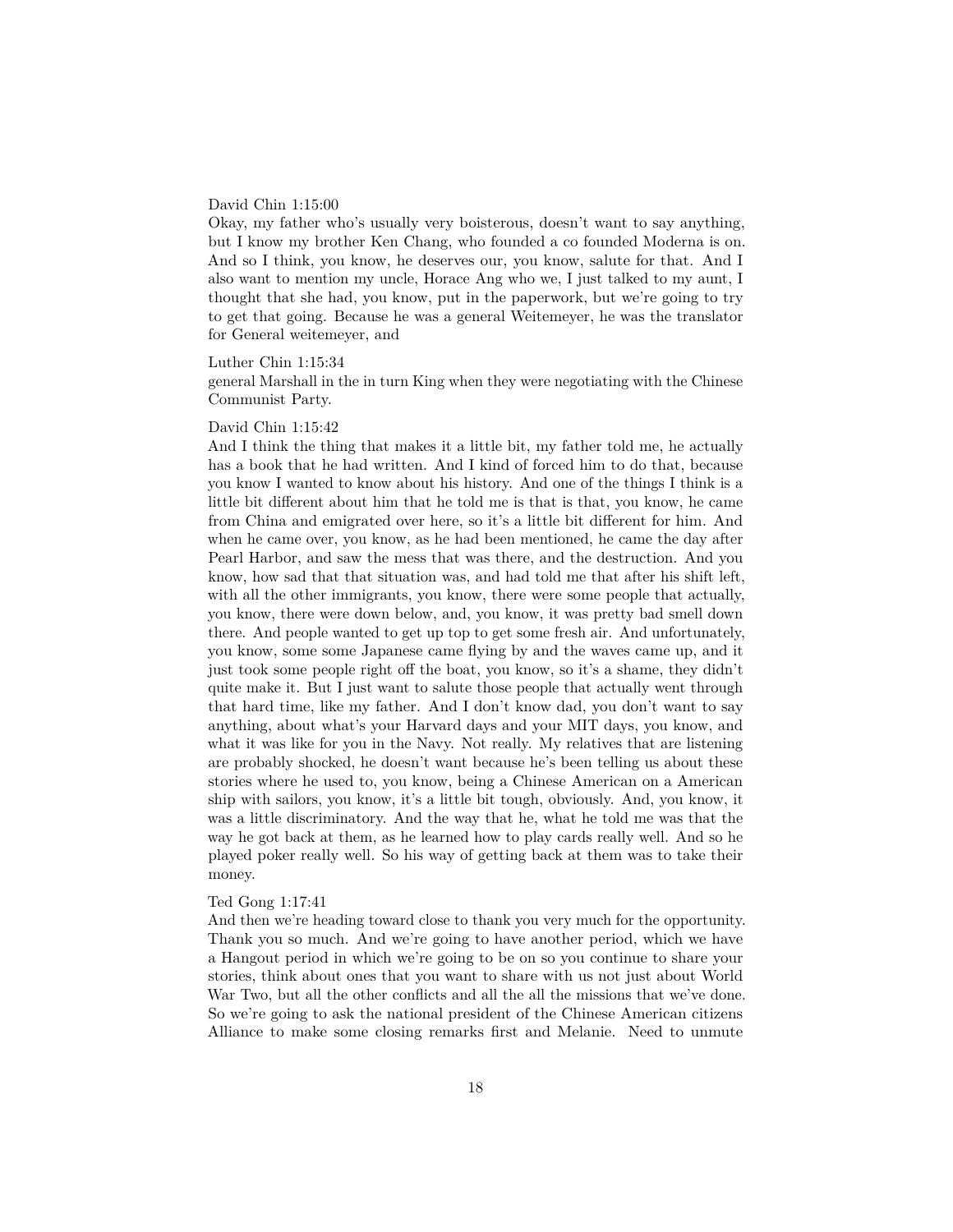# yourself.

# Melanie Chan 1:18:27

Hello can you hear me now? Yeah. Okay. All right. Good. Thank you. Alrighty, um, you know, it's my honor and pleasure, as the national president of the Chinese American citizens Alliance really have this opportunity to recognize and express my appreciation and honor to Chinese American men and women who served during World War Two with valor and bravery. CACA has a long history of supporting and honoring our veterans. And many of the world war two veterans were actually members of our leadership. You know, to the veterans, you leave a legacy of dedication and sacrifice to protect the freedoms and liberties that we're all privileged to enjoy today. And you all become leaders in our communities. And as role models you inspire the community and our youth to believe in themselves and to live with integrity and honor. I want to thank all the veterans attending today's virtual presentation. We wish we could really celebrate with you in person, but we hope that you will enjoy this virtual celebration. There will be multiple regional presentation events. They're being planned for later this year. Once the pandemic has subsided to present the medal to the registered veterans or their next to kin, and we hope that you can return to these Regional events to continue the celebration. We know that the regionals will be a wonderful and unique event that the families of the veterans will have the opportunity to experience and learn about how the family member served our country during World War Two. And this will be our time to recognize, acknowledge and remember the members of America's greatest generation. I would like to express my gratitude today speakers. Susan Lee, Maryland State Senator, rear Admiral Alma Lau Grocki, Major General William chin, and Andrew Hoover From the Library of Congress with the Veterans History Project, for inspiration in heartfelt words. But most of all, thank you to all the Chinese American veterans, men and women who probably answered the call to defend and preserve our freedom and serve our country during war and peace. I am humbled and so grateful for your selfless sacrifice and service. And now I will turn it back to Evelyn to continue the open mic portion of the program. Thank you.

### Evelyn Moy 1:21:15

Thank you very much, Melanie, for those wonderful remarks. And that concludes the formal part of our program. Let's give a big hand to all of our living veterans. And thank them right now.

# Ted Gong 1:21:36

You know Evelyn, I don't know if you're able to see the chat room, but there are a number of people who also would like to say a few words, you know, I and of course, everybody, just unmute yourself. Jab, you'll come in here and say something or raise your hand if you don't want to raise your hand. Just shout out. That's okay. This is the Hangout session. And I see that Gerry, you were. Is that right? Gerry? You have mentioned something you wanted to say? And maybe I'll sort of single you out here.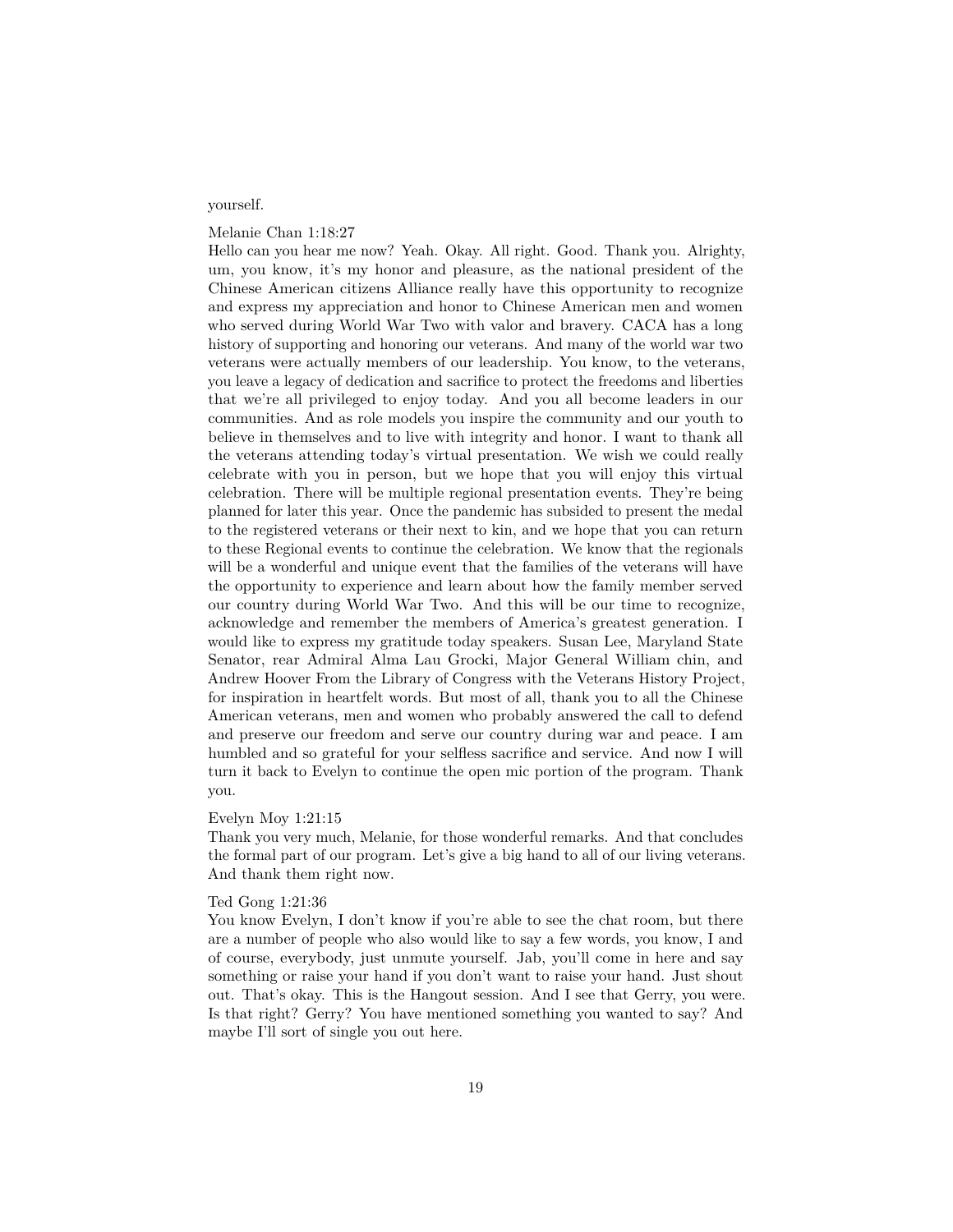## Geraldine Low-Sabado 1:22:09

Well, thank you. And although I'm not from the Boston area, I'm from California. I just joined in and I wanted to since there there was sounded like there was a lot of time I thought I would just mention my father. But for the longest time my family didn't talk about any of this. So my father didn't talk about his experiences really. So my generation really didn't know and then when we did know anything, it was don't talk about it. Because he didn't. And but I just wanted to to mention that um, with a lot of prodding my cousin who was a president of the CACA, Salinas LOD kept urging me to register my my father, so I did, I registered my father and my uncle, and they both were approved. And my father was a single signalman in the Navy. And I remember in Monterrey, when the Navy ships would come in at Fourth of July, and be parked out in the Monterey Bay, he was able to read the, you know, the light signals that were going back and forth, he was able to read that. And, and I think when I look at pictures of of him, and his, I guess, platoon or all the other sailors, I see that he looks like he's the only minority in the group. So I wonder what it was like for him because he didn't talk about it. We don't really know. During that, during that time, then for my auntie, she joined the army. And she was the first Chinese wack to join from the San Francisco office. And she thought she was going to travel the world, but she ended up in Idaho. And she mentioned she told me the story that so she was a cook. And when the or nutritionist when the when the soldiers came who were wounded, when they came back to America and they came to her, her her base, and whatever time of day it was, then they had to be ready to cook, to cook for them. And she said that she remembers that the thing that they really liked the most was fresh milk. I think because they had powdered milk when they were over, over in Europe fighting and they that was something she remembered that they all really enjoyed the fresh milk. that those are the stories anyway that I I remember.

## Ted Gong 1:25:13

Yeah, it's good. You know, fresh milk, condensed milk bar milk. You know, I saw Collin Chu you had kind of raised your hand. I'm going to single you out to give you a chance to speak.

#### Collin Chu 1:25:23

Great. Can you hear me? Yes. Okay. My father was harsh on Chu a 11 5714 Air Force in Kunming came back with the pride. Yesterday was my uncle Judson Chu's birthday. And he's his daughter is Congresswoman Judy Chu. And then I'm glad we're finally getting acknowledgment for all the Chinese Americans that served. My other cousin was Betty Tom Chu, who is the mayor of Monterey Park, and they petitioned to put a play memorial to Chinese American veterans. And one of the other councilmen said, What did the Chinese ever do for us? It's a little bit upsetting. I have been curious about one question. My brother in law's oldest brother is john Angel, Chu. We're not related. I'm a Chu, and he's a Chu. But john was learned to fly in Oakland when he was in the thirties. And in 1939 he lied about his age and joined the Chinese Air Force and true for the Air Force. Captain. And he's probably one of the very last combat pilots from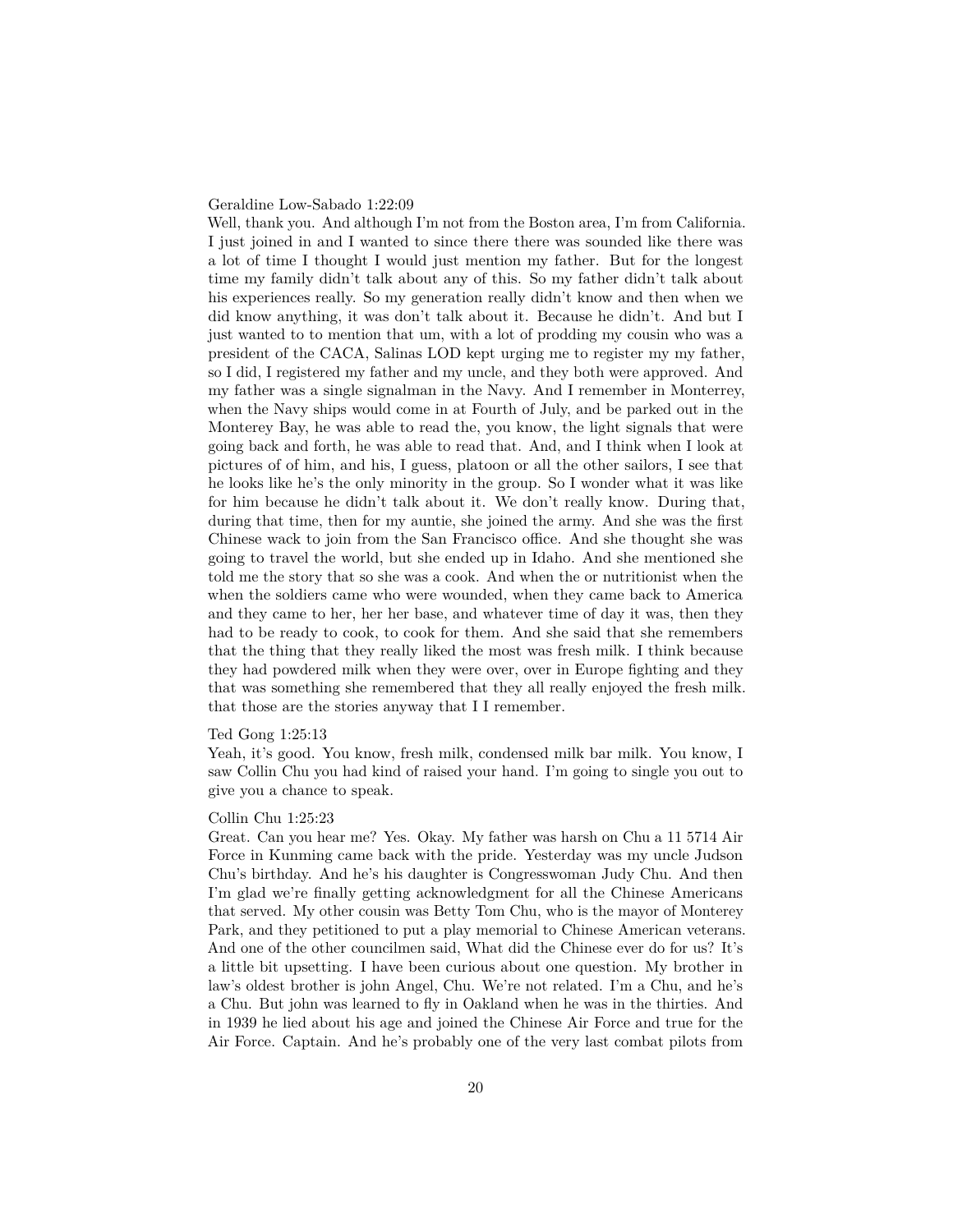World War Two. And he's the voice on Boyd. And so I was just curious if there would be anything that you can be acknowledged for the work acknowledged by President Clinton many years ago?

### Ted Gong 1:27:01

I mean, what you're saying is so important for us, because we have to tell the stories. We don't share these stories uncover them. I think Ed mentioned it to his people won't know what it was though. We as American citizens did for this country you want. What did the Chinese Americans do for us? And my parents, like Gary was saying, hardly ever spoke about the war. Again, it's only later that we find out that there are some notes and things of which is one words. But there is a there are other people you don't remember also, that the way to store these stories will tell the story. proofread project through oral history project. It's also a question, Where are we going to? Where are we? Where are we going to display the the actual gold medal? Yeah, it might be related with the other gold medals that were awarded for the Filipino veterans, for free other veterans. So that's the topic for discussion. If people want to have some committee questions to who been to Andrew Huber, Huber, we can talk about how do you how do you store those stories? How do you tell them? How do you record him, and certainly asked him questions about how that's done. So that's another thing which I think Andrew will be there to talk while you formulate those questions. I saw that Ben. Ben de Guzman, what is this thing about you having twin brothers are what is this thing about?

# Ben de Guzman 1:28:41

Well, my twin brother is here tonight with his wife who actually her family received a Congressional Gold Medal as well. Her family has served in World War Two. So um, yeah, no, so but he was a spent 29 years in the Navy. So always very proud of his service. And so yeah. But, uh, yeah, it informed my the work that I did for Filipino World War Two veterans. So again, it's always a, you know, watching you all do your work on behalf of the veterans that we honor tonight. Again, it has a special meaning for me because of that work. So thank you again, for bringing us here today.

## Ted Gong 1:29:25

I've always thought that the gold medals like the one of the Filipinos and for the Chinese and for a few others, we should group them all together and permanent display at the American History Museum at the Smithsonian. So we ought to work on that. Susan, Susan, you You had a question for Andrew, would you like to to ask?

# Susan Yu 1:29:46

Hi, my name is Susan Yu. I helped out with the reunions for the 14th Air Service Group and the 987 signal company they were they fought under generalship Not and every year that that they had a reunion, they put out a journal. So there's these two journals. And the head of the group was, was named, whose name escapes me right now was named Matt, Pon and Matt died a couple years ago. But he made me promise that I would get these journals into the Library of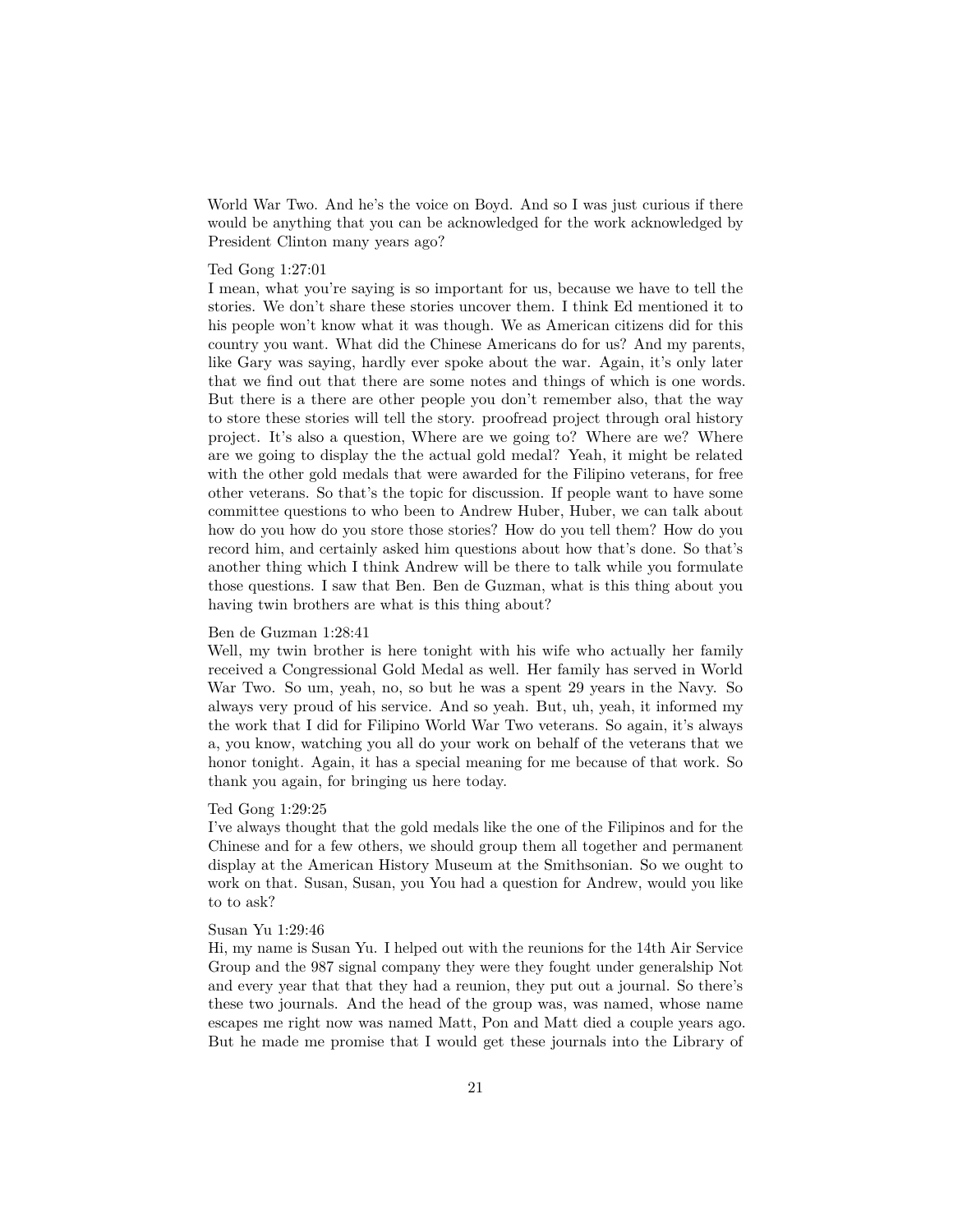Congress. So but I had a friend who did work for the library Congress. And she said, No, they'll probably just throw them away. So this is my kind of fulfilling for him, but actually, I have been in contact with now Callaway, who is a general schmaltz, granddaughter, and they have this shmaltz museum in Monroe, Louisiana, who Charlene introduced me to. So I am sure that they would take them if the Library of Congress does not want them. So this is my promise to, to, to, to our head to try to fulfill what he wanted. years later. So thank you.

# Andrew Huber 1:31:10

You're welcome. Thank you, Thank you, Susan. And so to answer your specific question, we would, I would be glad to take a look and see if it's something we accept, we are, we're not going to throw it away. I'll tell you that much. We do have though, because we are created by congressional mandate, we have very strict rules on what we can and can't accept. And we don't really have a lot of leeway on that. So I'd have to look at it individually on an individual basis and see if it's something that we can accept. I will say that whether that particular journal qualifies on its own is kind of irrelevant as long as we can get one veteran from that unit to contribute their story as an oral history, because then we can add that as a supplemental item to their collection. So one way or another, I'm going to find a way that we can get this into our collections and preserve it. I hope you've got my email. If not, it's a it's in the chat or here, it's h AHUB@Loc.gov, send me an email, and I will make some time to take a look and let you know what we should do.

# Susan Yu 1:32:12

Okay. And I think we have the we actually have these electronically, too. So I could give it to you chronically, if that would be more helpful.

#### Andrew Huber 1:32:19

Oh, perfect. Yeah, that's that's, and also just get in contact me as well, because I would love to talk to you about arranging interviews at your reunions as well, because I think that that might be an interesting,

#### Susan Yu 1:32:31

they, they stopped in 2013. So they couldn't have the last one was in Oakland, but that was their 66 weeks, 66 years of getting together. So that's pretty amazing. Yeah, it really is. They were wonderful.

## Ted Gong 1:32:46

Andrew, two things. One is would you repeat the email slowly. That's awesome. The other thing is that you might want to talk about your plans to go about the country, maybe to if you can get people to help help organize things you I think would be willing to go out and actually give workshops, right?

# Andrew Huber 1:33:07

Yeah, absolutely. So first of all, sorry, I'm I'm a very fast talker. My email is A H U B. That's alpha hotel uniform bravo@loc.gov. And thank you, Ted for reminding me that, that we have me and Ted have been talking about plans for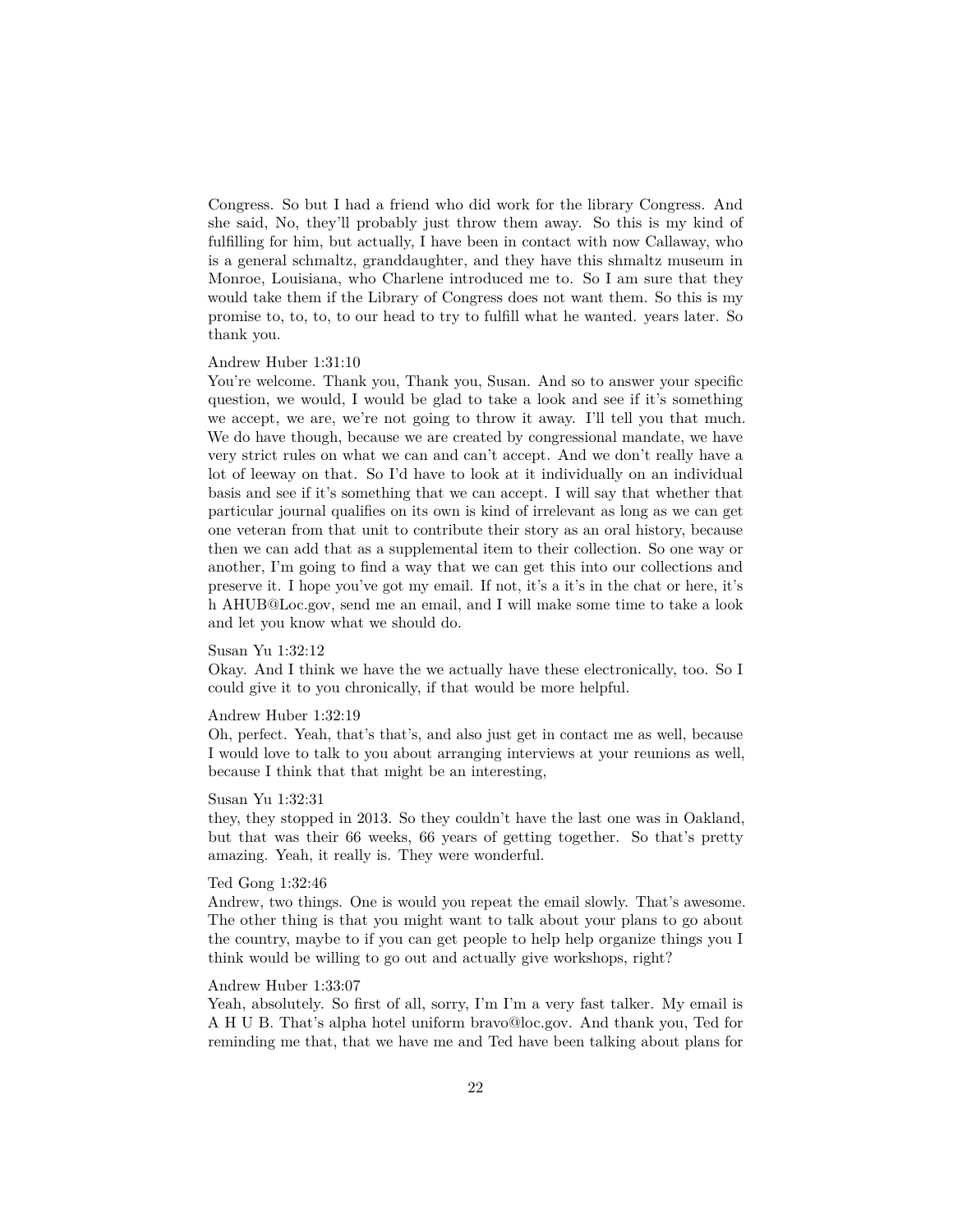a lot of different things, actually. But the one that he's specifically mentioning, is we were thinking about doing a tour of the different Chinatown's around the country and setting up events in in various ones where we would set up interview stations and veterans could sign up for an appointment to be interviewed locally, and then just come down at the appointed time. And there'd be people and cameras there ready for them to give their story. And we just go from town to town to town, collecting all these stories so that people can do it from where they live. Which is which they can already do. If they've got a phone, you know, somebody who's able to help them, record their story and send it into us, but we want to make it even easier and then come to them. That is still very much possibility. COVID has made it the timeline on that a little up in the air. But it's we're absolutely trying to make that happen at some point. And if you'd be if any of you would be interested in participating, either telling your story, hosting the interviews there or volunteering to be an interviewer. I would love to hear from you and then we can get all that started.

#### Ted Gong 1:34:42

That's great. There are a couple of other people I see that Evelyn Lee would like to talk about her. Her.

#### Evelyn Moy 1:34:51

Ted we have Betty Jan's Evelyn Li and Calvin Moy lined up. All right, yeah. So let's start with the think Betty Jans are first in line Ted, I'm looking at, but in any of you, Betty Jans Calvin Moyer, Evelyn Li, please go ahead.

# Betty Jans 1:35:10

How are you? I'm Betty Jans My father was Charles F Wong. He he entered the service at Fort Meade in Maryland. And he joined in April 25 1941. I learned a lot of this after he passed away when I was looking through his papers. He of course, didn't speak much about the service other than some anecdotes. And one of the and well, the other thing is he was one of the first troop ships to Pearl Harbor after the attack of Pearl Harbor. And one of the anecdotes he had was that since they he was he, when he joined the army, he noted he was a restaurant manager, so they put them in charge of the mess. And of course, he he made sure that everyone was fed and everyone, I think was happy because he was a good cook. He was honorably discharged. He served in the Philippines, he received the Philippine liberation medal and bronze star and the Asiatic Pacific Service Ribbon, the American Defense Service Medal, and of course, the good Conduct Medal. He was discharged honorably discharged in August 29 1945. As a staff sergeant, he served in the headquarters battery 179th coastal artillery battalion. And I know that even though he didn't speak about his service, he was very proud to serve.

# Evelyn Moy 1:37:01

Thank you Betty. wonderful story. And we honor your dad. We honor your father. Thank you. Let's see Calvin, Calvin. I have one. Yeah, hi, Calvin.

Calvin Moy 1:37:16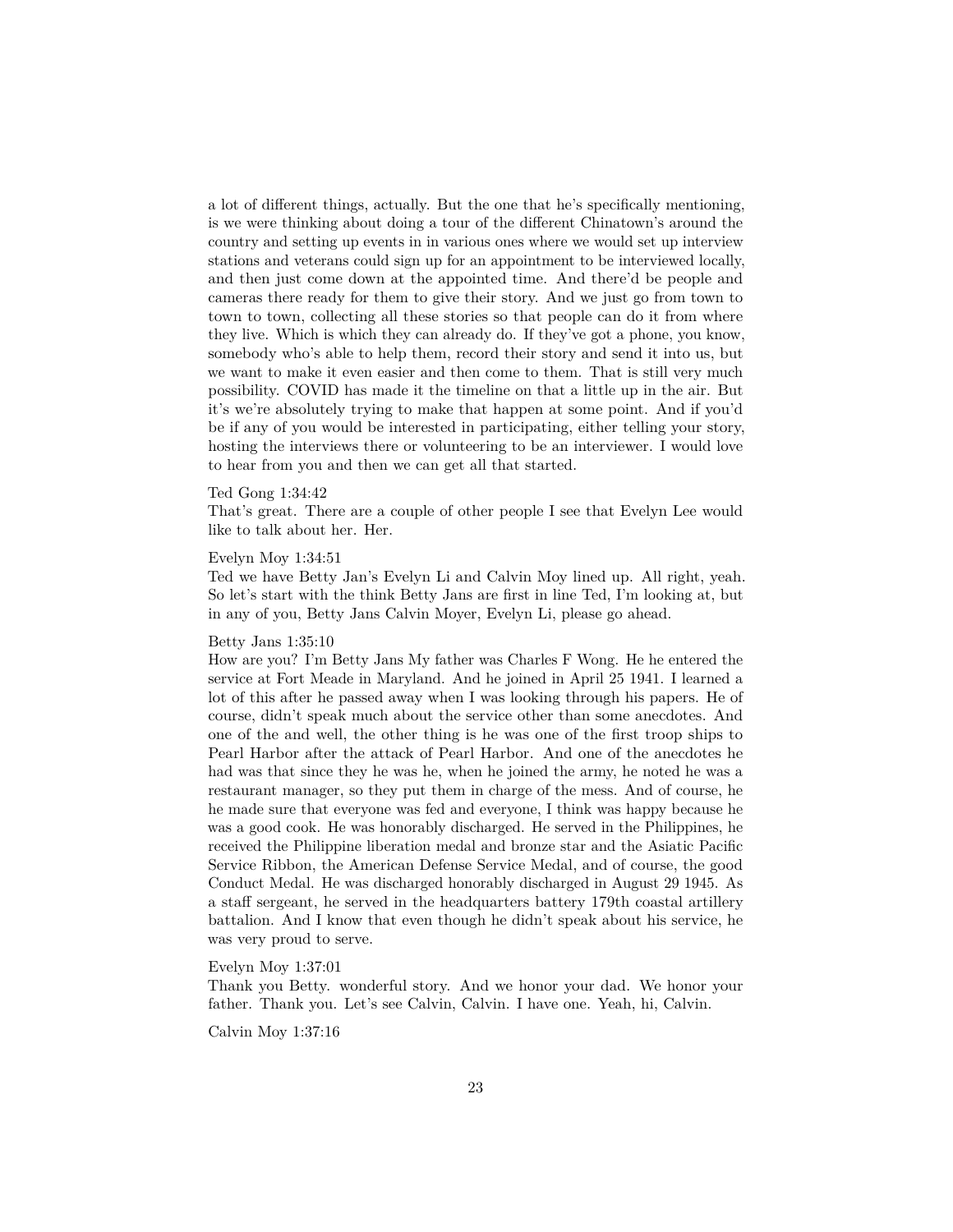So like Betty I didn't really learn much about my father's service, until recently, by looking at his discharge papers and all the photographs he took during the war, right before he joined the service and 42 after he got his master's degree in economics at Columbia University. He worked in DC in the Adjutant General's Office for about a year, and then was a joint active service 42 boot camp was in Fort Bragg, North Carolina, and then he was shipped to North Africa, in 1943. And then he subsequently spent two years fighting in Naples, Rome, Italy, southern France, and the Rhineland. And when it was over, came back home in October of 1945, but he was in the 9/95th field artillery, artillery field battalion. And in some of his personal effects, we came across a document called the record of the events. And it was amazing documented the whole chronology of that 9/95th Field Artillery Battalion from beginning to end. And some of the comments in there, said that the battalion served in the Fifth Army in seventh army briefly. And so, like most of you, my dad never said really much about his war service. And it's only recently I started going through and trying to learn about what he what he did. I also want to mention that his brother, Harry Han Monmoy, served in the Navy in the Pacific. And he served on an attack transport, and also a landing craft infantry gunboat. And after the war, my dad worked at the Pentagon for pretty much his whole career in department of Army and the Air Force department, and he passed away in 1988. Thank you.

#### Evelyn Moy 1:39:34

Okay, thank you, Calvin. I just want to mention, Calvin is the Vice President of our clan, and I was very fortunate to take the Moy story, World War two dads on the road on three public zooms, and I want to encourage all of you to do that. your loved one has a story and if you can tell your own story or from your own perspective that would amplify all of our voices. Because world war two was a horrible war. And I don't blame them who would want to keep talking about that, especially since they lived through it. But please tell your story as a public affairs officer. You can call on me to help do the interviews and I have a whole gaggle of public affair officer friends to help in that. So thank you, Calvin. And the next person we have is Evelyn Lee. Evelyn, would you like to talk about your dad?

#### Evelyn Li 1:40:43

Yes, thank you so much. And of course, my cat knows that I'm about ready to speak. So she came to say hello to you all. First, I would like to thank those veterans who are honored this evening. With the Congressional Gold Medal, thank you for your service, and congratulations on receiving the honor. Our dad, my sister, Jennifer is on the zoom this evening with me and as Charlene called us out, our dad is Joseph Li. He served as with his Chinese name, Li Wing Fok. And he served in the 14th Army Air Force under the command of General Clairetional. And very glad and proud to do so. Um, he was based in Kunming. So he was his rank was sergeant, and he was in, I'm going to read from a document for you. He was a radio operator, and mechanic, and he served on combat cargo missions that flew over the hump, delivering supplies. And he flew over 38 missions over the hump with his his crewmates, and was received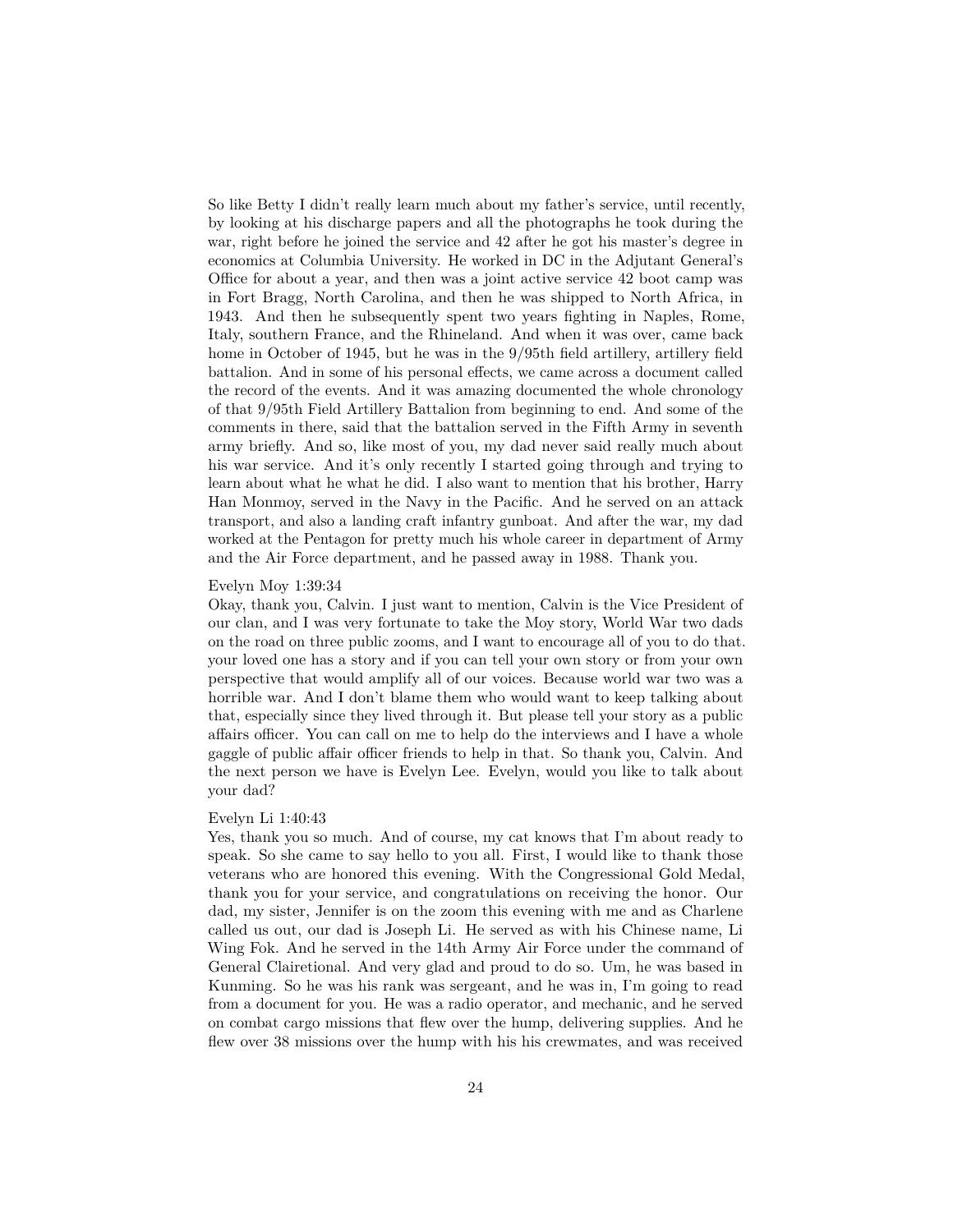on a medal for doing so. His his unit was the third combat cargo Squadron, the first combat cargo group, I always get that confused. So I needed to read that for you. I don't know where dad did his training, I know that he he did the the radio, the technical training at Scott field. And he has said that after graduating the course, his class was going to be deployed and he was offered a lead. And he took the lead and the rest of his class was sent to Europe. And when he came back from leave, they he was sent to to CBI. And that's that's where he served. Like Geraldine, and Calvin and Grant and so many others have spoken. Our dad did not talk about his service, though he was and is and remains very proud of, of his service. I think for those who served it's a it's a defining experience in their lives. So it's very significant to be a part of the war effort, and a part of something that would change the world. So we didn't, we didn't know anything about it until until probably the last 10 years. And we're continuing to learn more through events like these for which we're grateful to hear to learn to participate. And just a shout out to my dad, he had a birthday on Monday, he turned 98. And we're very happy and proud to wish him a happy birthday. Thank you.

#### Evelyn Moy 1:44:06

Thank you Evelyn. Happy Birthday to your dad. So proud of his service. Thank you very much for that story. Right, very wonderful. We have David daliah. Then Betty hawks, then Rita Moy. David, would you like to talk about your dad? Albert Shu Yuan

### Margaret Delia 1:44:27

This is Margaret Delia, um, David signed on. So sorry for me, but my name is Margaret Delia, and I'm speaking about my dad. And I had written a book about my parents a few years ago. But my father basically was an illegal immigrant when he came to the US, and he was drafted in the army in 1943. And he was assigned in Casablanca. Where he was a sergeant and a battalion chef. He actually fed all of the servicemen who flew the B 24 bombers and the P 38 fighter escorts. So he met my mother there. And before they married, he had to become an American citizen, before he could bring my mother to the US. And so he applied for citizenship and was denied because of his race. But fortunately, his commanding officer went into fight for him and managed to for him to get his American citizenship. And that way, he was able to bring my mother to the US. Now, my mother was a war bride, and she was the only Asian only Chinese person on the ship coming from Europe, who was, uh, was Chinese. And obviously, everybody else was Italian or British. And the Daily Mirror at the time in New York had taken a picture of her, it's too bad I don't have it. had taken a picture of her she made the front page. Anyway, I have a couple pictures can can I show that I think?

Evely Moy 1:46:16

Yes, please. Go ahead. Yes. Would love to see them.

Margaret Delia 1:46:21

Okay. Let's see. Is that working? closer with the camera? Yes. That's my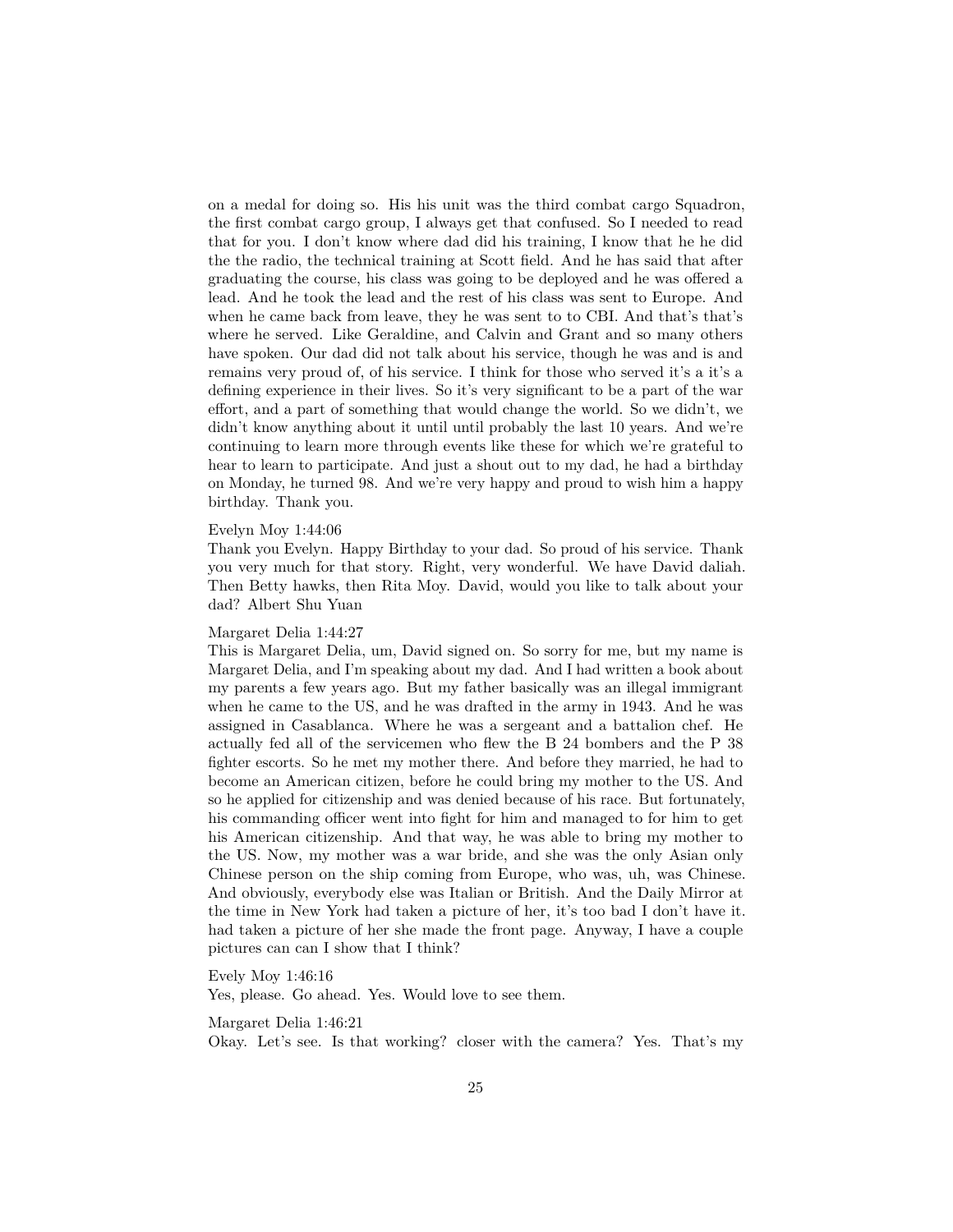father. And I'll show you the picture of my mother. All right. This is this is the cover of the book actually. And I titled it from Casablanca to the white rice garden. Because Casablanca is where my mother was, my parents were coming from and the white rice garden is the name of the restaurant that my father opened in Brooklyn after the war. Okay, so here is the picture of the Thomas H. Berry, which is the ship that what the war Brides, were lucky to have all these pictures. And here's the picture of all the war brides on the ship, they had a group picture taken, and my mother is on the far left of the picture. You can see her on the far left. But anyway, so I wrote this book, because I've been pestered by a friend to write this history of my mother, because my mother's side is actually quite interesting. History. She, she witnessed the Battle of Casablanca, with the USS Massachusetts, which is now permanently docked in Fall River in Massachusetts. And we had, she was invited to go there. When I was telling you the story about her life, to a friend of this friend knew a neighbor who served on the USS Massachusetts during the Battle of Casablanca. And my mother was on the rooftop of where she lived. And she was witnessing the battle going on between the two ships between the USS Massachusetts and the jean bot, which was a french ship. And some of the, the shells of the shrapnel wood was going and putting holes in the roof of where she was standing, she decided that she probably shouldn't be standing there so she wouldn't get killed. But, um, but it's about 10 years ago, she was invited to the USS Massachusetts in the Fall River, and was interviewed. And got to meet that young man who was 17 at the time, he was a gunner on the USS Massachusetts. And so they got to meet and we got a tour of the ship. And, and they wrote this lovely article about her. But it was a lovely moment to to see my mother talking about her experience and what she saw during the battle.

#### Evelyn Moy 1:49:25

Thank you, Margaret. Many of our mothers are war brides also. So that's a whole different story in itself, and that's wonderful, because they can share that with your father. And that was a very critical time in our world. So thank you. Thank you for

#### Margaret Delia 1:49:45

this honor to speak about my father. Thank you very much.

## Evelyn Moy 1:49:50

Thank you. Betty, would you like to talk about your father willingly. Betty hawks Wait for Betty. Rita. Would you like to talk about your father? Rita Moy? What about Billy? Oh, hi there. Oh, Rita. Okay. Okay.

#### Rita Moy 1:50:19

I'm going to talk about my father. His name is was Roy yu pan. That's the way he was registered. He was a not a naturalized. He was not a citizen when he was drafted into the service 1943 he had been in the US, he came over to US from Taishan. 1922 was about like 10 or 11 years old. And I'm still trying to figure out how you got from Vancouver to Boston. But anyhow, he was drafted in 1943. He had minimum English, but he had we finished maybe up to a few years of never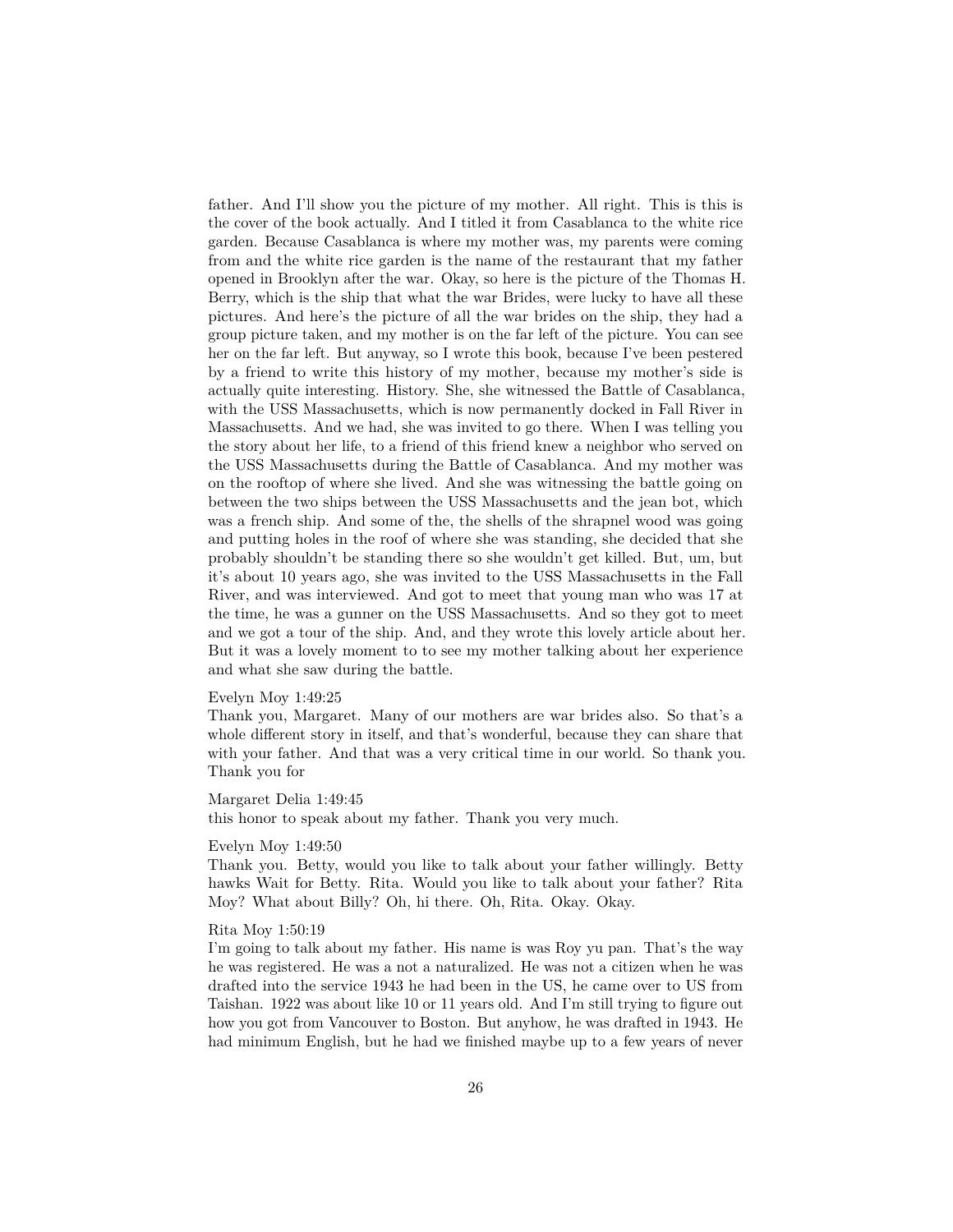finished high school, he went up to that junior high school and went to work in the restaurant business in Boston, New York. And then 1943 he was drafted into the army, Washington DC. And at that time, he still was not a citizen. And during his two years in service, which was with the US Army and the CBI CBI, he was a supply manager as well as a gunner was I have pictures of him using a rifle to he got naturalized. And I have a picture a photo officially showed him the naturalize This photo was official photo from the National Archives. You know, I show it Oh, how do I show it?

#### Rita Moy 1:52:11

I just hold it up? Yes, really? Yes, we can see it, thank you. Oh, this is her father right here.

## Rita Moy 1:52:19

He's the short guy. short one, and through the army, he was very sociable person. And a person said next to him was my mother's cousin. So after the service, when they were based back into Washington, DC, got hooked up with my mom. But anyhow, my dad served that his citizenship, you know, 1945, or 44. And he ended to serve as old, man, he was 35 years old at that time. So compared to all the others, it was a 35 year old. Not a citizen, you know, with minimum English, but it was a very sociable person. And he met some lifetime friends in the service. So after he left the service, he went back to the restaurant business, worked in a restaurant in Washington, DC known as the Lotus. And he would know that all his buddies, come visit me in Washington DC at the lows. So that's the

#### Ted Gong 1:53:32

story. Evelyn, we're heading to the top of the hour. And these stories are wonderful. And we continue forever, I would recommend that you very much try to get ahold of Andrew and get them recorded. That way, they'll be permanently in the national national records with the Library of Congress. And that's where we want our stories kept. So please take note of Andrew and the oral history project at the Library of Congress. All these stories are great. And also, Margaret is just it's wonderful to see you after exchanging the messages about the about the war bride, and I'm trying to think very much how we can develop that into full blown talks story. So I hope that you will be able to participate in that. There's so much that the war is affected, and veterans have effect and it's not just the veterans, it's the families and the children and the wives. And that is something we always have to keep in mind as well. So I want to thank everyone, Ed Gore, Melanie, all the all the speakers and you all for attending this session. So congratulations to the world war two veterans, and congratulations to all of you and for being part of this experience. It is part of the American story and we Want to make sure that people know that we are also part of the American story. So thank you all. And we'll see you at the next session. By the way, tomorrow we are having a regular talk story. And that's at two o'clock, look at our 1882 website its going to be with the provocative title of the failure of Asian American Studies question mark. And so that will be interesting topic